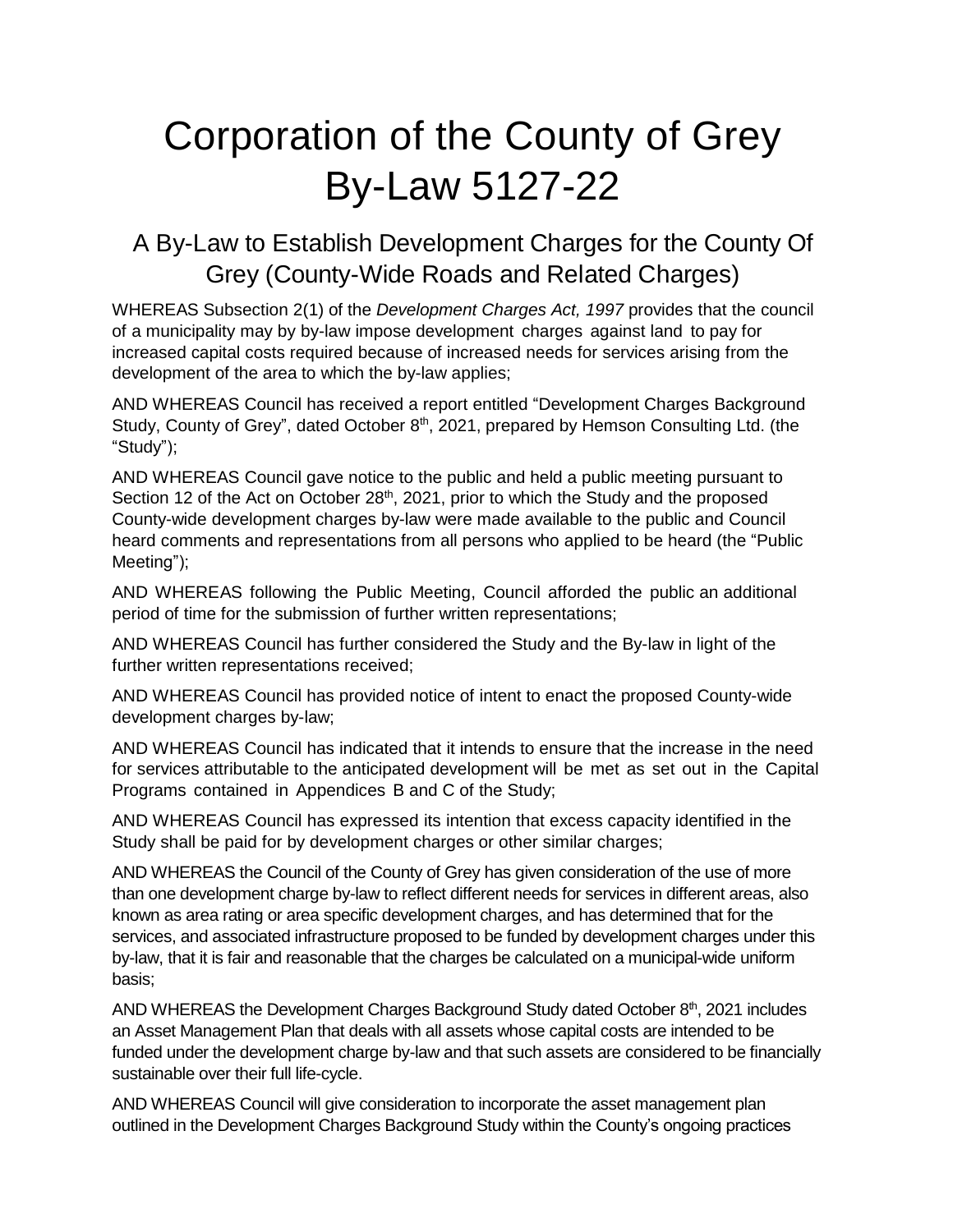and corporate asset management strategy.

AND WHEREAS Council hereby adopts the Study;

AND WHEREAS Council has determined that no further public meetings are required under Section 12 of the Act;

NOW THEREFORE THE COUNCIL OF THE CORPORATION OF THE COUNTY OF GREY ENACTS AS FOLLOWS:

#### **Definitions**

 $1.0$ In this By-law,

> "Act" and "Development Charges Act, 1997" means the Development Charges Act, 1997, S.O. 1997, c.27;

"agricultural use" means lands, buildings, or structures, excluding any portion thereof used as a dwelling unit, used, designed or intended to be used for the purpose of a bona fide farming operation including, but not limited to, animal husbandry, bee keeping, dairying, fallow, field crops, fish farming, forestry, fruit farming, horticulture, livestock, market gardening, pasturage, poultry keeping, the growing, raising, packing, treating, storing, and sale of produce produced on the premises, and other activities customarily carried on in the field of agriculture;

"air-supported structure" means an air supported structure as defined in the *Building Code Act*;

"apartment" means any dwelling unit within a building containing more than three dwelling units where the units are connected by an interior corridor;

"board" means a board of education, public school board, secondary school board, Catholic school board, Protestant school board, or a board as defined in Subsection 1(1) of the *Education Act*, R.S.O. 1990, c.E.2, as amended;

"building or structure" means a structure occupying an area greater than ten square metres consisting of a wall, roof, and floor or any of them or a structural system serving the function thereof including an air- supported structure, excluding a farm building;

"*Building Code Act*" means the *Building Code Act*, S.O. 1992, c.23, as amended, and all Regulations thereto including the Ontario Building Code, 1997, as amended;

"Capital cost" means costs incurred or proposed to be incurred by the municipality or a local board thereof directly or by others on behalf of, and as authorized by, the municipality or local board,

- $a)$ to acquire land or an interest in land, including a leasehold interest;
- $b)$ to improve land;
- $\mathsf{c}$ ) to acquire, lease, construct or improve buildings and structures;
- $\mathsf{d}$ to acquire, lease, construct or improve facilities including,
	- i) rolling stock with an estimated useful life of seven years or more,
	- ii) furniture and equipment, other than computer equipment, and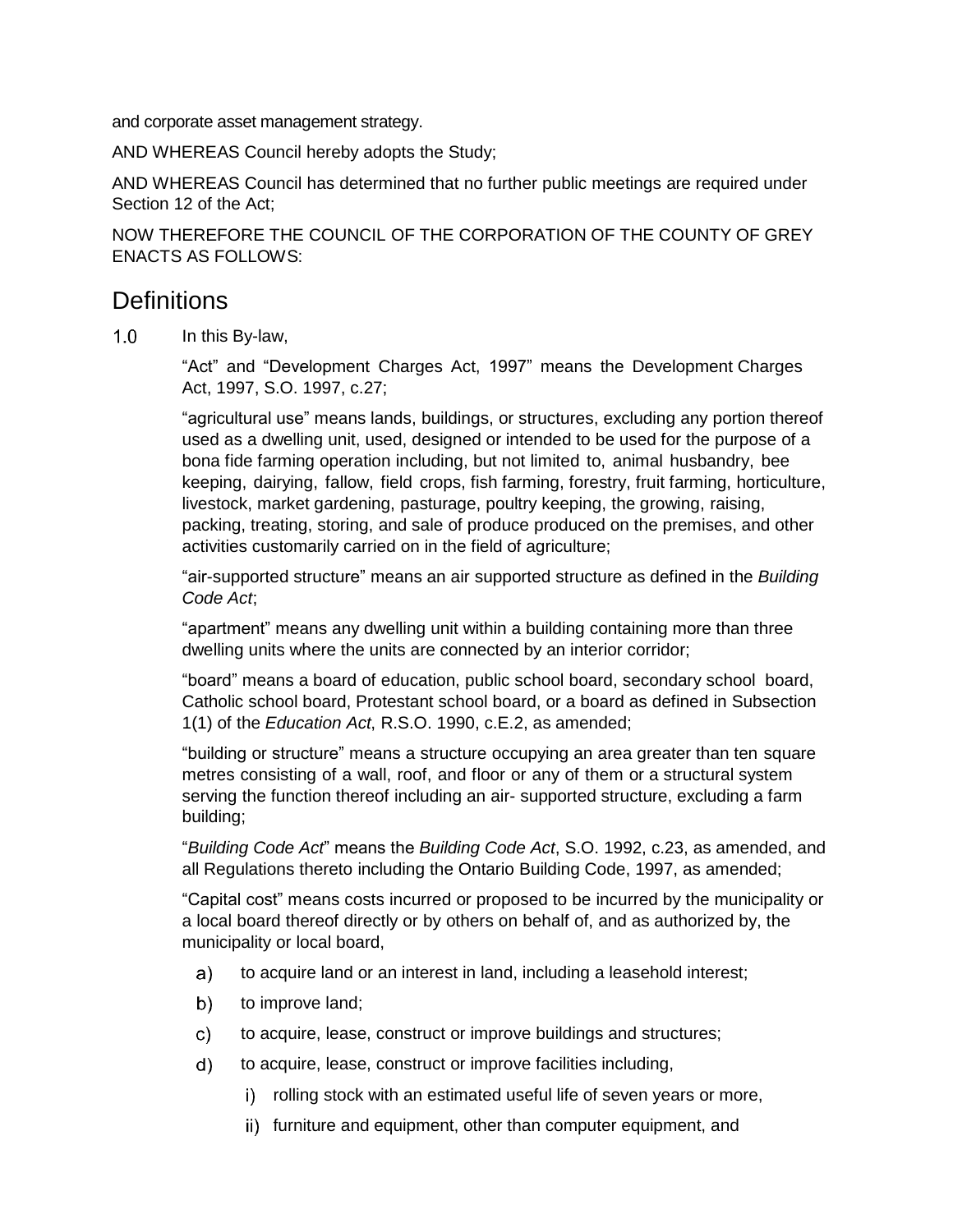- iii) materials acquired for circulation, reference or information purposes by a library board as defined in the Public Libraries Act, 1984, R.S.O. 1990, P.44, and
- $e)$ to undertake studies in connection with any of the matters referred to in clauses a) to d);
- $f$ ) to complete the development charge background study under Section 10 of the Act;
- $g)$ as interest on money borrowed to pay for costs in a) to d);

required for provision of services designated in this by-law within or outside the municipality.

"CIP-incentivized development" means a development that meets the conditions set out in subsection 18.3;

"commercial building" means any building that is used for a purpose of nonresidential use and that is not an industrial building or an institutional building;

"commercial resort unit" means one room or a group of rooms in a building used or designed or intended to be used by one or more persons, as a single commercial accommodation unit within a commercial resort unit complex

- in which food preparation and sanitary facilities are provided for the a) exclusive use of such person or persons;
- which has a private entrance from a common hallway or entrance either inside  $b)$ or outside the building;
- $\mathsf{c}$ ) which is part of a rental or lease management program which consists of a minimum of ten such units in one building or group of buildings;
- $\mathsf{d}$ which is not used or designated as a principal residence; and
- which has been established to provide accommodation for gain or profit; but  $e)$ does not mean or include a hotel unit, a motel unit, an inn unit, a lodge unit, a dormitory unit, or a hostel unit. For the purposes of this by-law commercial resort units are residential use;

"commercial resort unit with separate designated lock off unit" means a commercial resort unit having a single adjacent room or suite with a shared door in the common wall between the main part of the unit and the adjacent room or suite, with a private entrance from the common hallway or entrance either inside or outside the building for each of the main part of the unit and the adjacent room or suite, with each of the main part of the unit and the adjacent room or suite designated as separate condominium units in accordance with a declaration and description, and where the gross floor area of the adjacent room or suite does not exceed 46.5 square metres. For the purposes of this by-law commercial resort units with separate designated lock off unit are residential use;

"Council" means the Council of the Corporation of the County of Grey;

"County" means the Corporation of the County of Grey;

"Deferral and Conditional Exemption Agreement" means an agreement in respect of a development made under section 27 of the Act that meets the conditions set out in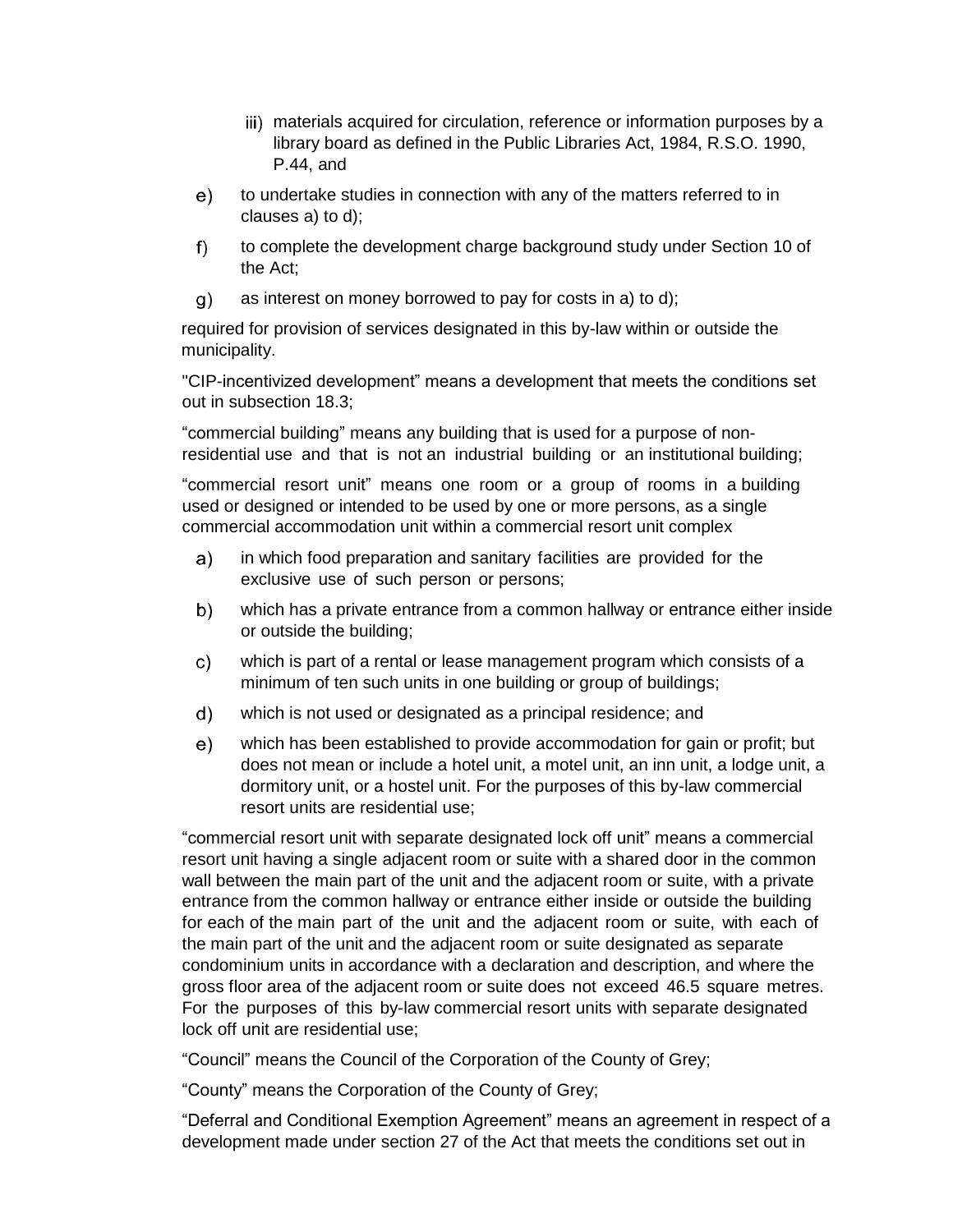subsection 24.3, in addition to any other requirements established by the County for such agreements;

"development" means any use or proposed use in respect of land that requires one or more of the actions referred to in Section 7 of this By- law, including the construction, erection or placing of one or more buildings or structures on land or the making of an addition or alteration to a building or structure that has the effect of increasing the size or usability thereof, and includes redevelopment;

"development charge" means a charge imposed pursuant to this By-law;

"dwelling unit" means a room or suite of rooms used, or designed or intended for use by, one person or persons living together, in which culinary and sanitary facilities are provided for the exclusive use of such person or persons, or a commercial resort unit with or without separate designated lock off unit;

"farm building" means a building or structure actually used as part of or in connection with a bona fide farming operation and includes barns, silos, and other buildings or structures ancillary to a bona fide farming operation, but excluding a residential use. For greater clarity, a farm building does not include a commercial building, institutional building, or industrial building on a farm that is secondary to a bona fide farm operation;

"floor" includes a paved, concrete, wooden, gravel, or dirt floor;

"grade" means the average level of proposed or finished ground adjoining a building or structure at all exterior walls;

"gross floor area" means the sum total of the total areas of all floors in a building or structure, whether at, above, or below grade, measured between the exterior faces of the exterior walls of the building or structure or from the centre line of a common wall separating two uses, or from the outside edge of a floor where the outside edge of the floor does not meet an exterior or common wall, and:

- a) includes the floor area of a mezzanine and air-supported structure and the space occupied by interior walls partitions;
- excludes any parts of the building or structure used for the parking and  $b)$ loading of vehicles;
- excludes the floor area of a hallway directly adjacent to a commercial Resort C) Unit; and
- d) where a building or structure does not have any walls (except as expressly provided in paragraph a) above), there is deemed to be no gross floor area;

"hotel unit" means one or more habitable rooms used, designed or intended to be used as a sleeping accommodation unit by one or more persons, and may be used by the travelling or vacationing public or for recreational purposes, but not containing its own culinary facilities;

"industrial building" means a building used for or in connection with,

- manufacturing, producing, processing, storing or distributing something;  $a)$
- $b)$ research or development in connection with manufacturing, producing or processing something;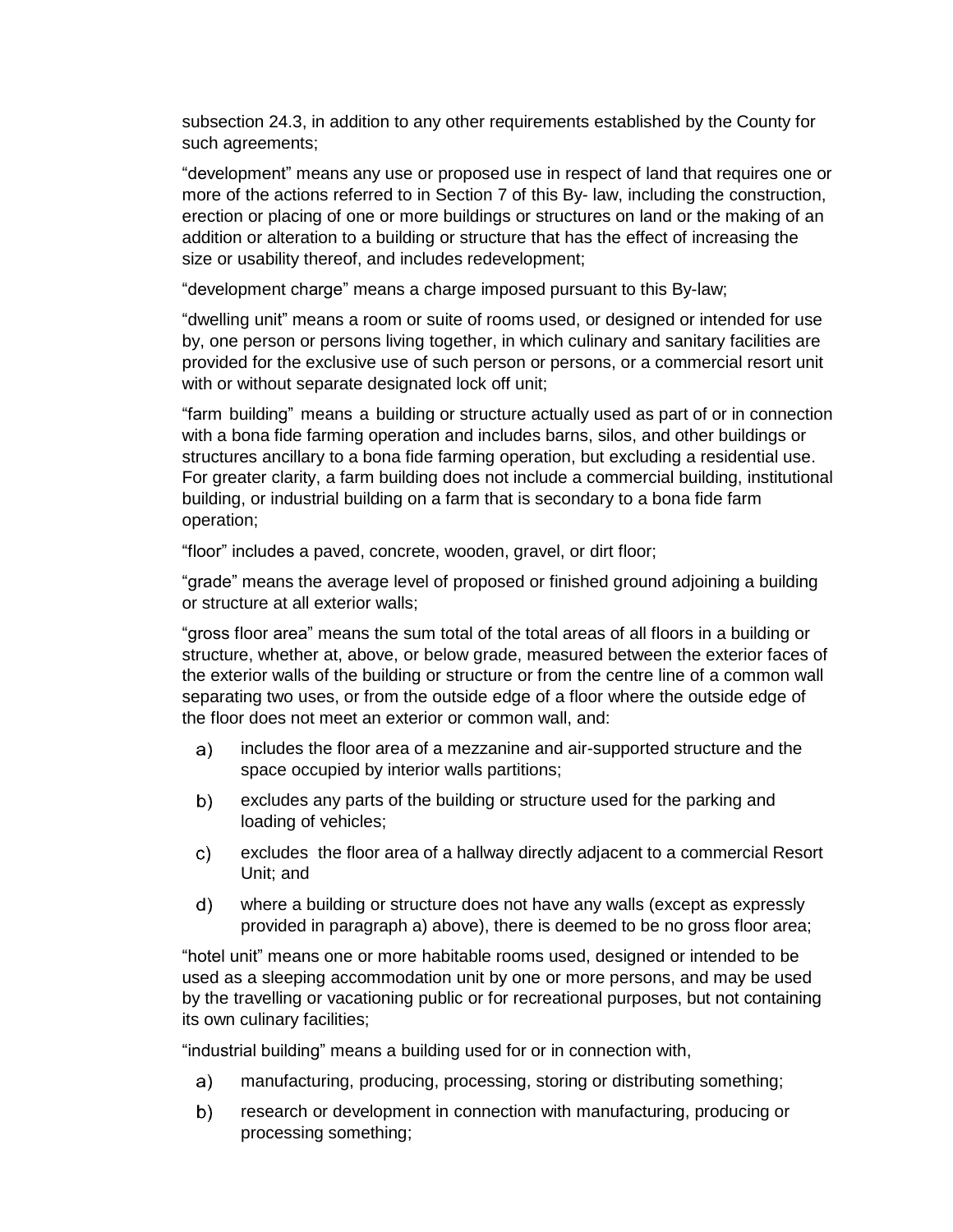- retail sales by a manufacturer, producer or processor of something they  $\mathsf{c}$ ) manufactured, produced or processed, if the retail sales are at the site where the manufacturing, production, or processing takes place;
- $\mathsf{d}$ office or administrative purposes, if they are,
	- carried out with respect to manufacturing, producing, processing, storage or distributing of something, and
	- ii) in or attached to the building or structure used for that manufacturing, producing, processing, storage or distribution.

"institutional building" means a building or structure or portions thereof used or designed or intended to be used for a purpose which is classified as a Group B pursuant to the *Building Code Act*;

"institutional church use" means land, buildings or structures used, designed, or intended to be used for a place of worship or for the purpose of a cemetery or burial ground and exempt from taxation under the *Assessment Act*, R.S.O. 1990, c.A.31, as amended;

"land lease development" means a land lease community as defined in the Residential Tenancies Act, 2006, S.O. 2006, c. 17;

"life lease development" means a life lease development as defined in Ontario Regulation 88/04, as amended, made under the Land Transfer Tax Act, R.S.O. 1990, c. L.6, as amended, but does not include any such life lease development owned by an entity identified in clause 1 of section 2 of that Regulation;

"local board" means municipal service board, municipal business corporation, transportation commission, public library board, board of health, police services board, planning board, or any other board, commission, committee, body or local authority established or exercising any power under any general or special act with respect to the affairs or purposes of the County, but excluding a board, a conservation authority, and any municipal business corporation not deemed to be a local board under *O. Reg. 168/03* made under the *Municipal Act, 2001*, S. O. 2001, c.25, and any corporation created under the *Electricity Act, 1998*, S. O. 1998, c. 15, Schedule A;

"lower-tier municipality" means, in respect of a development, the corporation of the constituent lower-tier municipality of the County of Grey within which the land comprising the development is situated, and where such land is situated in more than one such lower-tier municipality, it means the corporations of all such lower-tier municipalities jointly;

"mezzanine" means a mezzanine as defined in the *Building Code Act*;

"mixed-use development" means a development with a portion consisting of development which is a residential use and the remaining portion consisting of a development which is not a residential use;

"motel unit" means one or more habitable rooms used, designed or intended to be used as a sleeping accommodation unit by one or more persons, and may be used by the travelling or vacationing public or for recreational purposes, but not containing its own culinary facilities;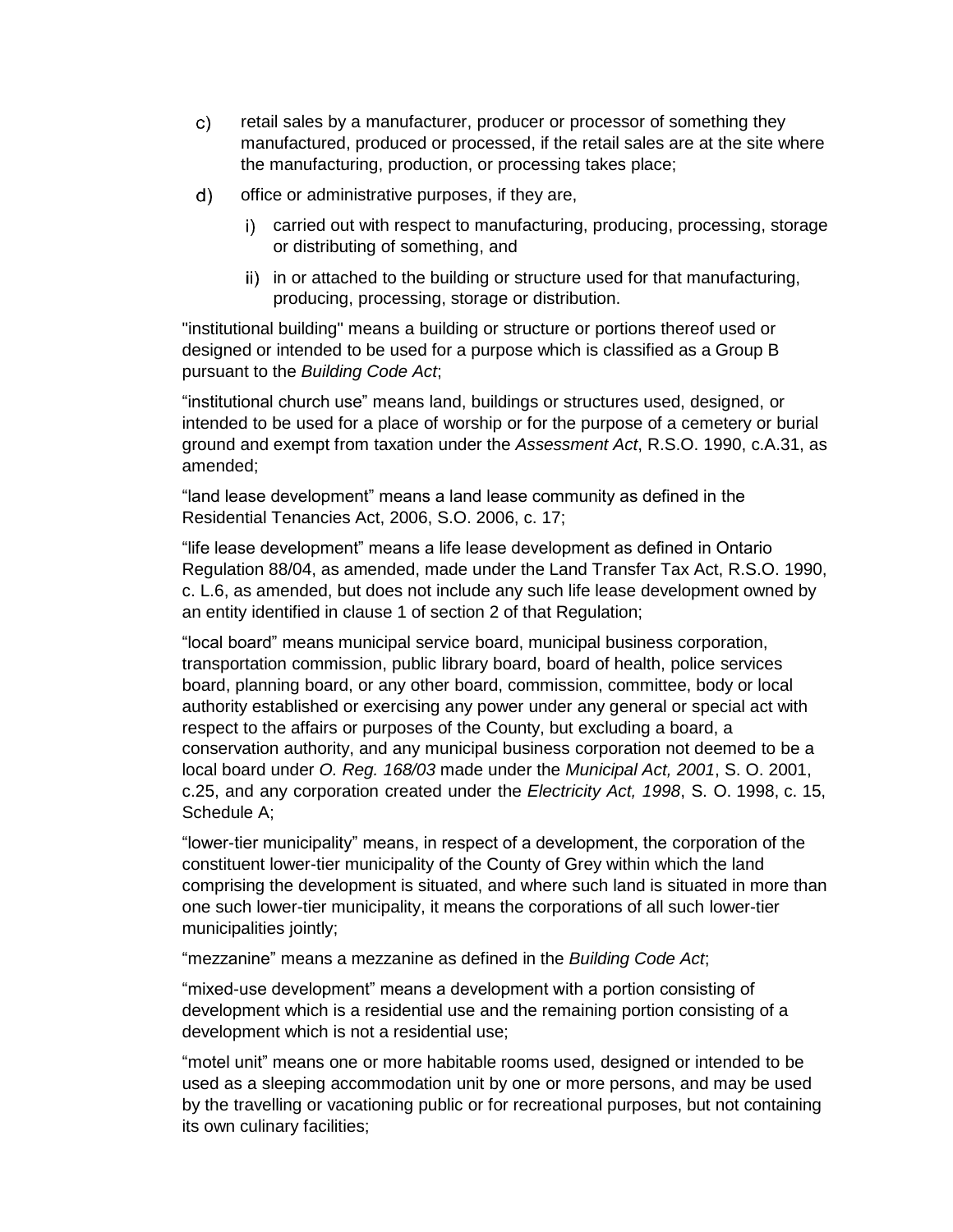"non-residential use" means land, buildings or structures or portions thereof used, designed or intended to be used for a purpose other than for residential use;

"not-for-profit developer" means:

- any person pursuing development who is a person described in subsection  $a)$ 11.1(3) of Ontario Regulation 82/98, as may be amended from time to time, made under the Act;
- $b)$ any corporation listed in Schedule 6 to Ontario Regulation 367/11 made under the *Housing Services Act*, 2011, S.O. 2011, c. 6, Sched. 1, as may be amended from time to time;
- any corporation established under section 13 of the *Housing Development*   $\mathsf{c}$ ) *Act*, R.S.O. 1990, c. H.18, as amended;
- d) the Grey County and Owen Sound Housing Corporation;
- The Blue Mountains Attainable Housing Corporation;  $e)$
- $f$ ) Owen Sound Housing Company Limited;
- $g)$ Habitat for Humanity Grey Bruce;
- $h)$ Community Living Owen Sound and District; and
- $i)$ any Ontario Branch of the Royal Canadian Legion;

"not-for-profit housing development" means any development pursued by a not-for-profit developer;

"owner" means the owner of land or any person authorized by such owner to make one or more applications described in Section 7 of this By-law for the development of such land;

"other multiple residential buildings" mean residential buildings not including single detached dwellings, semi-detached dwellings, row dwellings or apartments;

"protracted" means in relation to a temporary building or structure the persistence of its construction, erection, placement on land, alteration or of an addition to it for a continuous period exceeding eight months;

"Public Works" includes, but is not limited to, lands, buildings, structures, equipment and vehicle fleet;

"purpose-built rental housing" means a development that meets the conditions set out in subsection 18.4;

"redevelopment" means the construction, erection or placing of one or more buildings or structures on land where all or part of a building or structure has previously been demolished on such land, changing the use of a building or structure from residential to non-residential or from non-residential to residential or changing a building or structure from one type of residential development to another or from one type of non- residential development to another;

"residential use" means lands, buildings or structures or portions thereof used, or designed or intended for use as a home or residence of one or more individuals, and shall include a single detached dwelling, a semi- detached dwelling, row dwelling, a multiple dwelling, an apartment dwelling, the residential portion of a mixed-use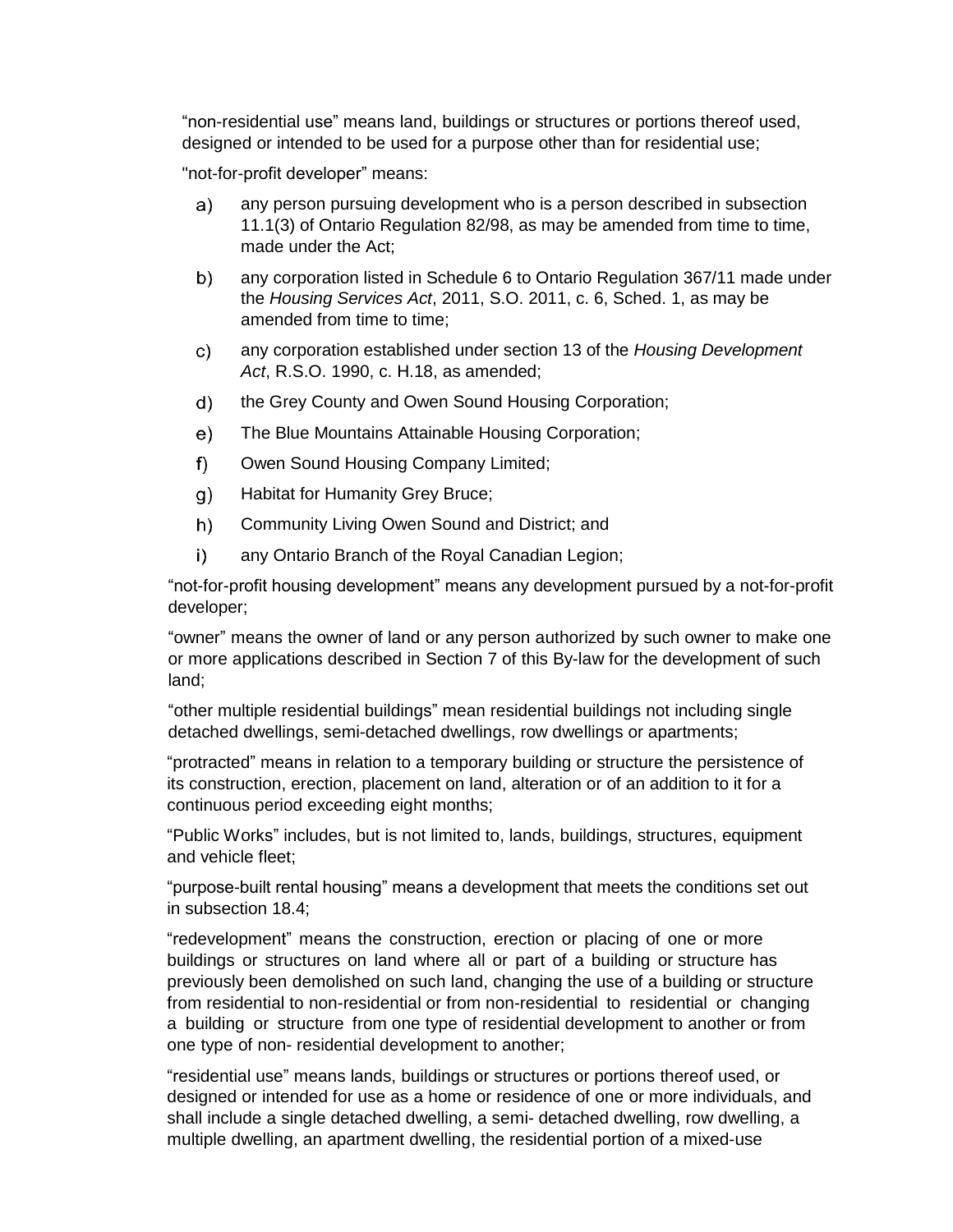building or structure and, for the purposes of this by-law:

- a) commercial resort units; and
- b) commercial resort units with separate designated lock off unit;

"Roads & Related Works" include, but are not limited to, land, bridges, culverts, structures, drainage ditches, highways, roadways, sidewalks, signal lights, storm sewers and street lights;

"semi-detached dwellings or row dwellings" mean residential buildings, each of which contains a single dwelling unit, that have one or two vertical walls, but no other parts, attached to other buildings;

"services" means services designated in this By-law and listed in Schedule A to this By-law or in agreement under Section 44 of the Act, or both;

"single detached dwellings" mean residential buildings, each of which contain a single dwelling unit, that are not attached to other buildings;

"temporary building or structure" means a building or structure constructed or erected or placed on land for a continuous period not exceeding eight months, or an addition or alteration to a building or structure that has the effect of increasing the gross floor area thereof for a continuous period not exceeding eight months;

#### Rules

- $2.0$ For the purpose of complying with Section 6 of the Act:
	- the area to which this By-law applies shall be the area described in Section a) 3 of this By-law;
	- $b)$ the rules developed under paragraph 9 of Subsection 5.1 of the Act for determining if a development charge is payable in any particular case and for determining the amount of the charge shall be as set forth in Sections 4 through 16, inclusive, and Section 27 of this By- law;
	- the exemptions, partial exemptions and credits provided for by such rules  $\mathsf{c}$ ) shall be the exemptions, partial exemptions and credits set forth in Sections 17 through 23, inclusive, of this By-law, the indexing of charges shall be in accordance with Section 14 of this By-law, and there shall be no phasing in of development charges as provided in Subsection 15.1 of this By-law except as provided in Subsection 15.2; and
	- $d)$ the redevelopment of land shall be in accordance with the rules set forth in Section 20 of this By-law.

#### Lands Affected

 $3.0$ This By-law applies to all lands in the geographic area of the County, whether or not the land is exempt from taxation under the *Assessment Act*, R.S.O. 1990, c.A.31, as amended.

### Designation of Services

 $4.0$ It is hereby declared by Council that all development within the area to which this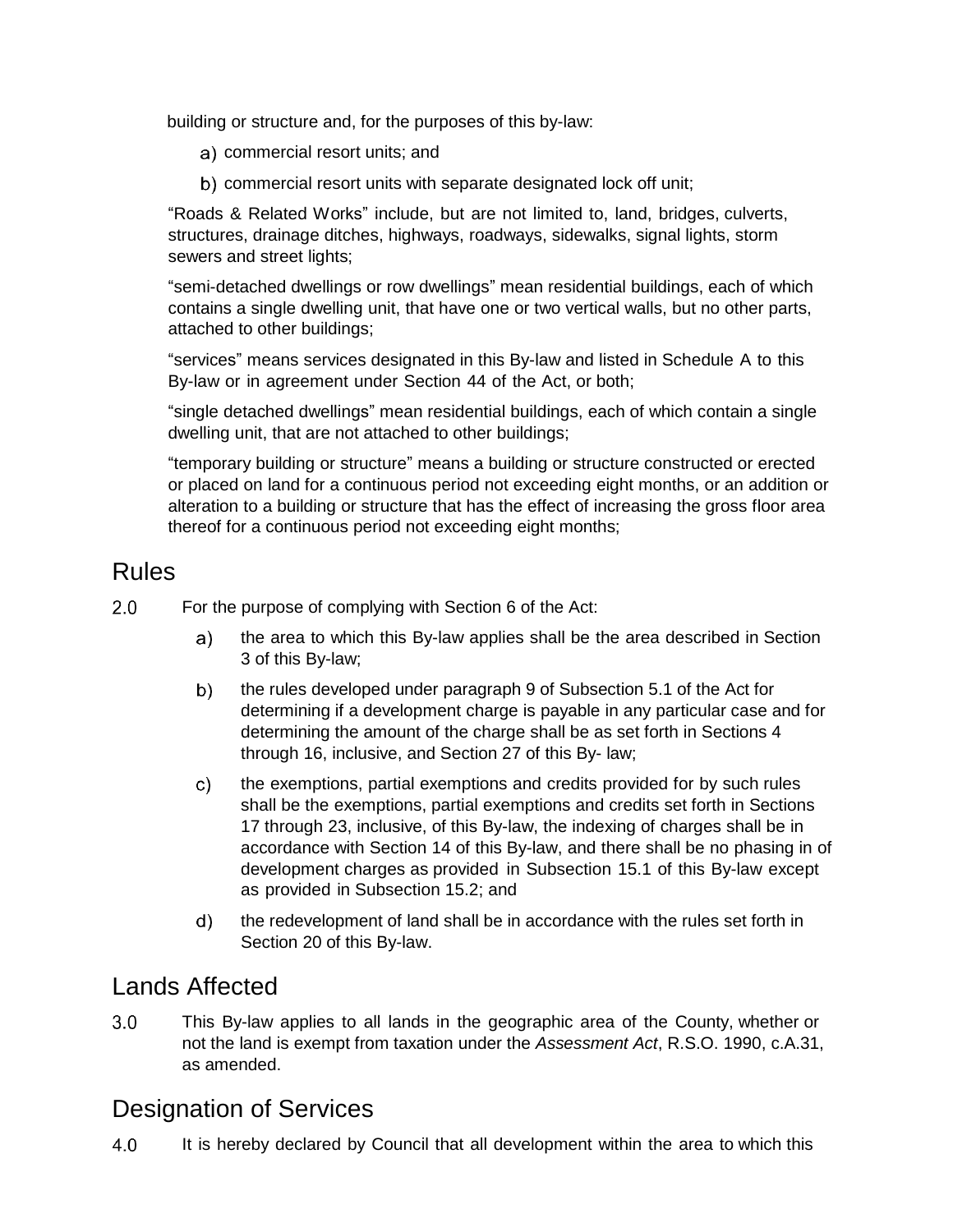By-law applies will increase the need for services.

- $5.0$ The development charge applicable to a development as determined under this Bylaw shall apply without regard to the services required or used by an individual development.
- $6.0$ Development charges shall be imposed for the following categories of services (but excluding ineligible services as set forth in Section 2 (4) of the Act) to pay for the increased capital costs required because of increased needs for services arising from development:
	- Services Related to a Highway: Public Works a)
	- $b)$ Services Related to a Highway: Roads and Related Works;

#### Approvals for Development

- $7.0$ Development charges shall be imposed against all lands, buildings or structures within the area to which this By-law applies if the development of such lands, buildings or structures requires any of the following approvals:
	- the passing of a zoning by-law or of an amendment to a zoning by- law under  $a)$ Section 34 of the Planning Act or successor legislation;
	- $b)$ the approval of a minor variance under Section 45 of the Planning Act or successor legislation;
	- $\mathsf{c})$ a conveyance of land to which a by-law passed under Subsection 50(7) of the Planning Act or successor legislation applies;
	- $d)$ the approval of a plan of subdivision under Section 51 of the Planning Act or successor legislation;
	- $e)$ a consent under Section 53 of the Planning Act or successor legislation;
	- $f$ ) the approval of a description under the Condominium Act or successor legislation; or
	- $g$ ) the issuing of a permit under the Building Code Act or successor legislation in relation to a building or structure,

unless such development is exempted by the Act, as amended from time to time, or by Section 17.

- $8.0$ No more than one development charge for each service designated in Section 6 shall be imposed upon any lands, buildings or structures to which this By-law applies even though two or more of the actions described in Section 7 are required before the lands, buildings or structures can be developed.
- $9.0$ Notwithstanding Section 8 and Section 13, if two or more of the actions described in Section 7 occur at different times, additional development charges shall be imposed in respect of any increased or additional development permitted by that action.
- $10.0$ If a development does not require a building permit but does require one or more of the approvals described in Section 7, then the development charge shall nonetheless be payable in respect of any increased or additional development permitted by such approval and shall be paid prior to the granting of the approval required under Section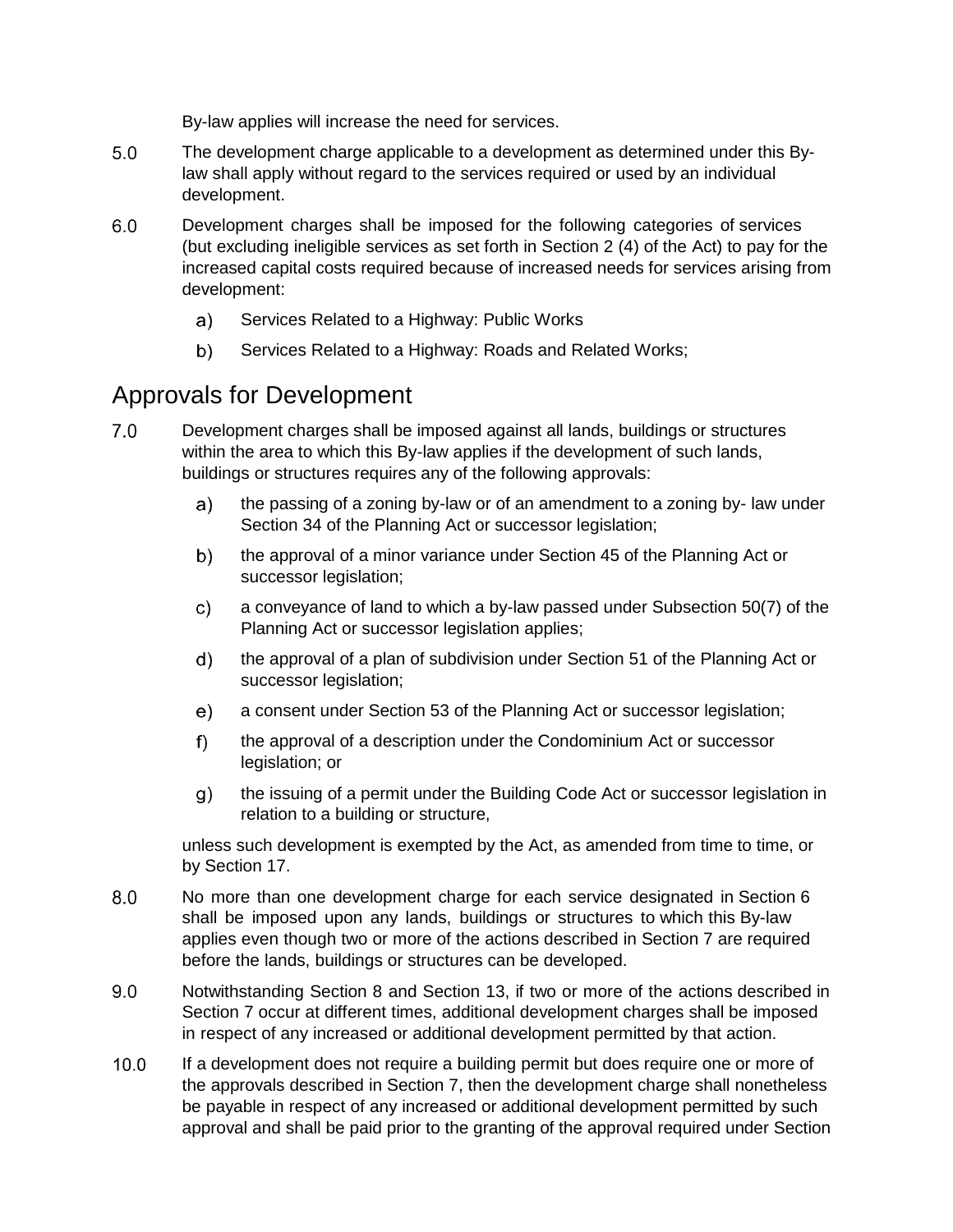7.

- $11.0$ Nothing in this By-law prevents Council from requiring, as a condition of an agreement under Section 51 or Section 53 of the *Planning Act*, that the owner, at his or her own expense, install such local services related to a plan of subdivision or within the area to which the plan relates, as Council may require in accordance with the local service policies of the County in effect at the time, or that the owner pay for local connections to storm drainage facilities installed at the owner's expense, or administrative, processing , or inspection fees.
- $12.0$ This number is intentionally blank.

### Basis for Calculation of Development Charges

 $13.0$ 

- $13.1$ Subject to the provisions of this By-law, development charges in the County shall be imposed, calculated and collected in accordance with the base rates designated for the use of the development set out in Schedules B and C-1 to C-5, which relate to the services set out in Schedule A.
- $13.2$ The development charge with respect to the development of any land, buildings or structures shall be calculated as follows:
	- a) in the case of residential use development, or the residential portion of a mixed-use development, the sum of the product of the number and type of dwelling units multiplied by the corresponding total amount for each dwelling unit, as set out in Schedule B;
	- in addition to the development charge determined under Section13.2 a), in the  $b)$ case of commercial resort development, or the commercial resort portion of a mixed-use development, based upon the gross floor area of the nonresidential portion of the development, in which the development occurs multiplied by the corresponding amount as set out in this by-law as applicable;
	- in the case of non-residential development, or the non- residential portion  $\mathsf{c}$ ) of a mixed-use development, based upon the gross floor area of such development, and the type of development multiplied by the corresponding amount as set out in in this by-law as applicable.

### Indexing of Development Charges

 $14.0$ The development charges set out in Schedules B and C1 to C5 hereto shall be adjusted without amendment to this By-law annually on January 1<sup>st</sup> in each year, commencing on January 1<sup>st</sup>, 2023, in accordance with the Statistics Canada Nonresidential Building Construction Price Index for Toronto based on the preceding twelve month period ending September 30<sup>th</sup>.

### Phasing, Timing of Calculation and Payment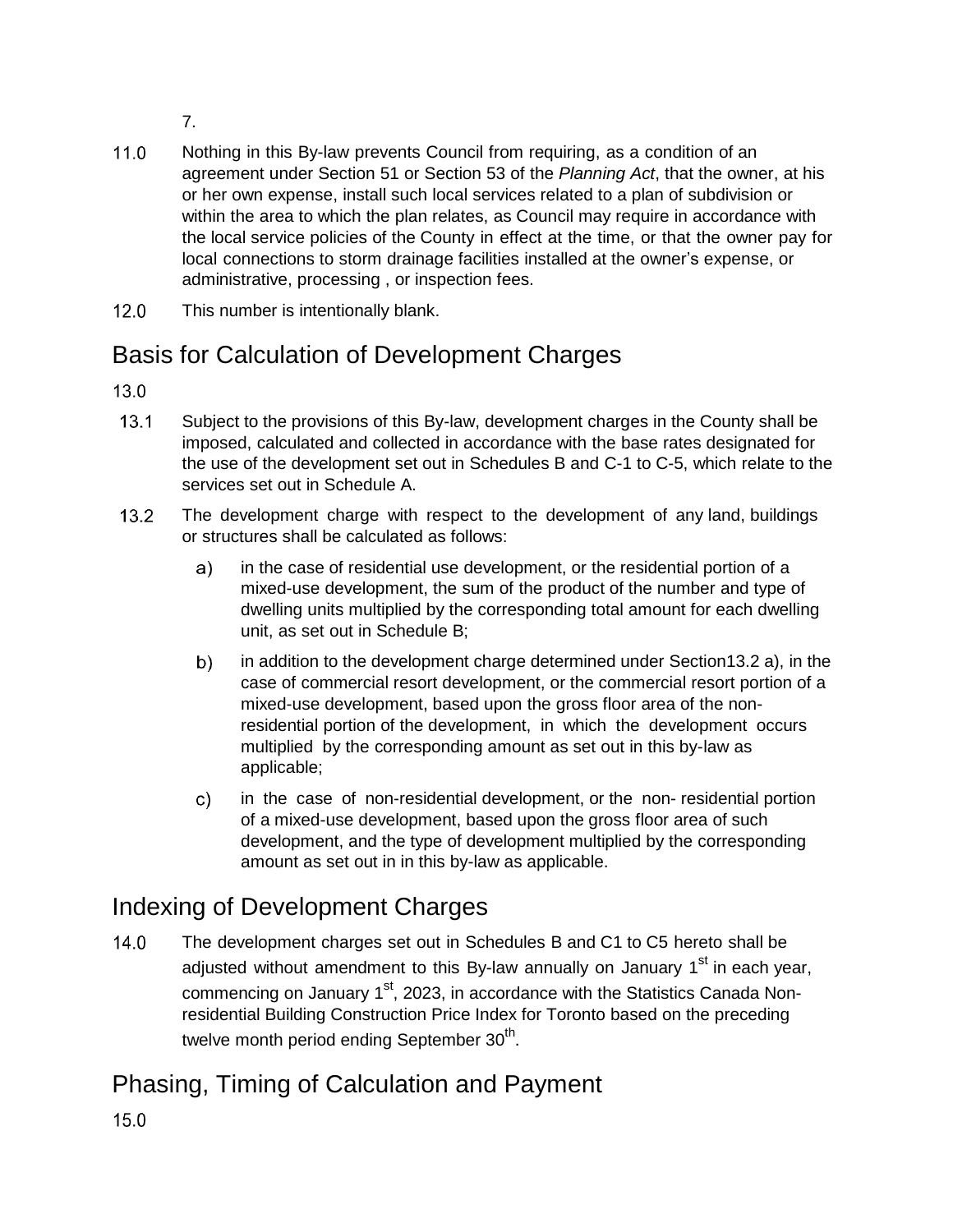- $15.1$ The residential development charges imposed on residential development pursuant to this By-law are not being phased-in and are set out in Schedule "B" of this By-law. The residential development charges are payable in full, subject to the exemptions and credits herein, from the date this By-law comes into force.
- $15.2$ The non-residential charges set out in this By-law are being phased-in as set out in Schedule C-1 to C-5 of this By-law. The development charge shall be that charge in force at the time that all the requirements for a building permit have been satisfied and the building permit is ready to be issued.

### Payment by Money or the Provision of Services

 $16.0$ 

- $16.1$ Payment of development charges shall be by cash or by cheque.
- $16.2$ In the alternative to payment by the means provided in Subsection 16.1, the County may, by an agreement entered into with the owner under Section 38 of the Act, accept the provision of services in full or partial satisfaction of the development charge otherwise payable provided that
	- if the County and the owner cannot agree as to the reasonable cost of the  $a)$ work performed, the reasonable cost of the work shall be determined by the County's Treasurer; and
	- $b)$ if the credit exceeds the amount of the development charge for the service to which the work relates,
		- i) the excess amount shall not be credited against the development charge for any other service, unless the County has so agreed in an agreement under Section 38 of the Act; and
		- ii) in no event shall the County be required to make a cash payment to the credit holder.
- $16.3$ Nothing in this By-law prevents Council from requiring, as a condition of any approval given under the *Planning Act,* that the owner, at the owner's expense, install such local services as Council may require in accordance with the local service policies of the County in effect at the time.

### Rules for Exemption Relating to the Creation of Additional Dwelling Units

- $17.0$ This By-law does not apply with respect to approvals related to the residential development of land, buildings or structures that would have the affect only,
	- of permitting the enlargement of an existing dwelling unit; a)
	- of creating a maximum of two additional dwelling units in or attached to an b) existing single detached dwelling where the total gross floor area of the additional dwelling unit or units is less than or equal to the gross floor area of the existing dwelling unit;
	- of creating a maximum of one additional dwelling unit in or attached to an  $\mathsf{c}$ ) existing semi-detached dwelling or row dwelling where the gross floor area of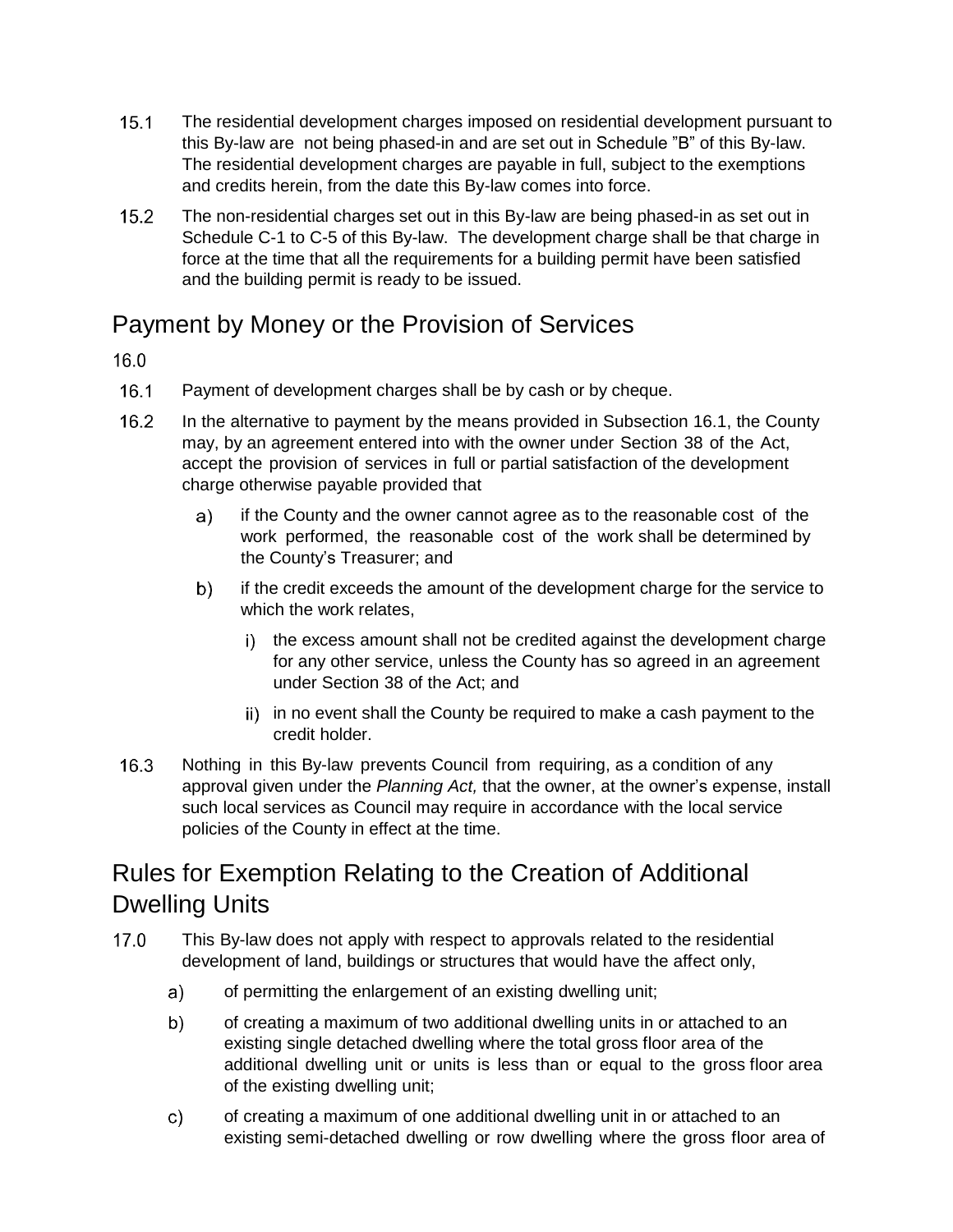the additional dwelling unit is less than or equal to the gross floor area of the existing dwelling unit; or

 $\mathsf{d}$ of creating a maximum of one additional dwelling unit in or attached to any existing other residential building where the gross floor area of the additional dwelling unit is less than or equal to the gross floor area of the smallest existing dwelling unit.

### Categories of Exempt Uses

#### 18.0

- $18.1$ The following categories of uses are hereby designated as being exempt from the payment of development charges:
	- $a)$ land, buildings or structures owned by and used for the purposes of a municipality and exempt from taxation under Section 3 of the *Assessment Act*, R.S.O. 1990, c.A.31, as amended;
	- $b)$ lands, buildings or structures owned by and used for the purposes of a board and exempt from taxation under Section 3 of the *Assessment Act*, R.S.O. 1990, c.A.31;
	- $\mathsf{c}$ ) buildings or structures used as public hospitals governed by the *Public Hospitals Act*, R.S.O. 1990, c.P.40, as amended;
	- $d)$ land, buildings or structures used for institutional church use and exempt from taxation under the *Assessment Act*, R.S.O. 1990, c.A.31, as amended;
	- $e)$ farm buildings;
	- $f$ buildings or structures used for and devoted solely to accommodation of temporary or seasonal agricultural labourers which may contain their own culinary facilities and sanitary facilities; and;
	- $q)$ not-for-profit housing development.
- $18.2$ The following categories of uses:
	- Purpose-built rental housing; and a)
	- $b)$ CIP-incentivized development,

are hereby designated as being exempt from the payment of development charges provided that the owner of a development involving any such use enters into a Deferral and Conditional Exemption Agreement with the County in respect of that development and that such agreement is fully and completely satisfied at the end of its term, provided that if such agreement is not fully and completely satisfied, then the conditions establishing the development's inclusion within of the categories of uses above shall not have been met and the development shall not be exempt from the payment of development charges.

- $18.3$ To qualify as CIP-incentivized development, a development must:
	- $a)$ Meet at least one of the following four criteria:
		- i) have entered into an agreement with its lower-tier municipality under which it received or shall receive a grant or loan from the lower-tier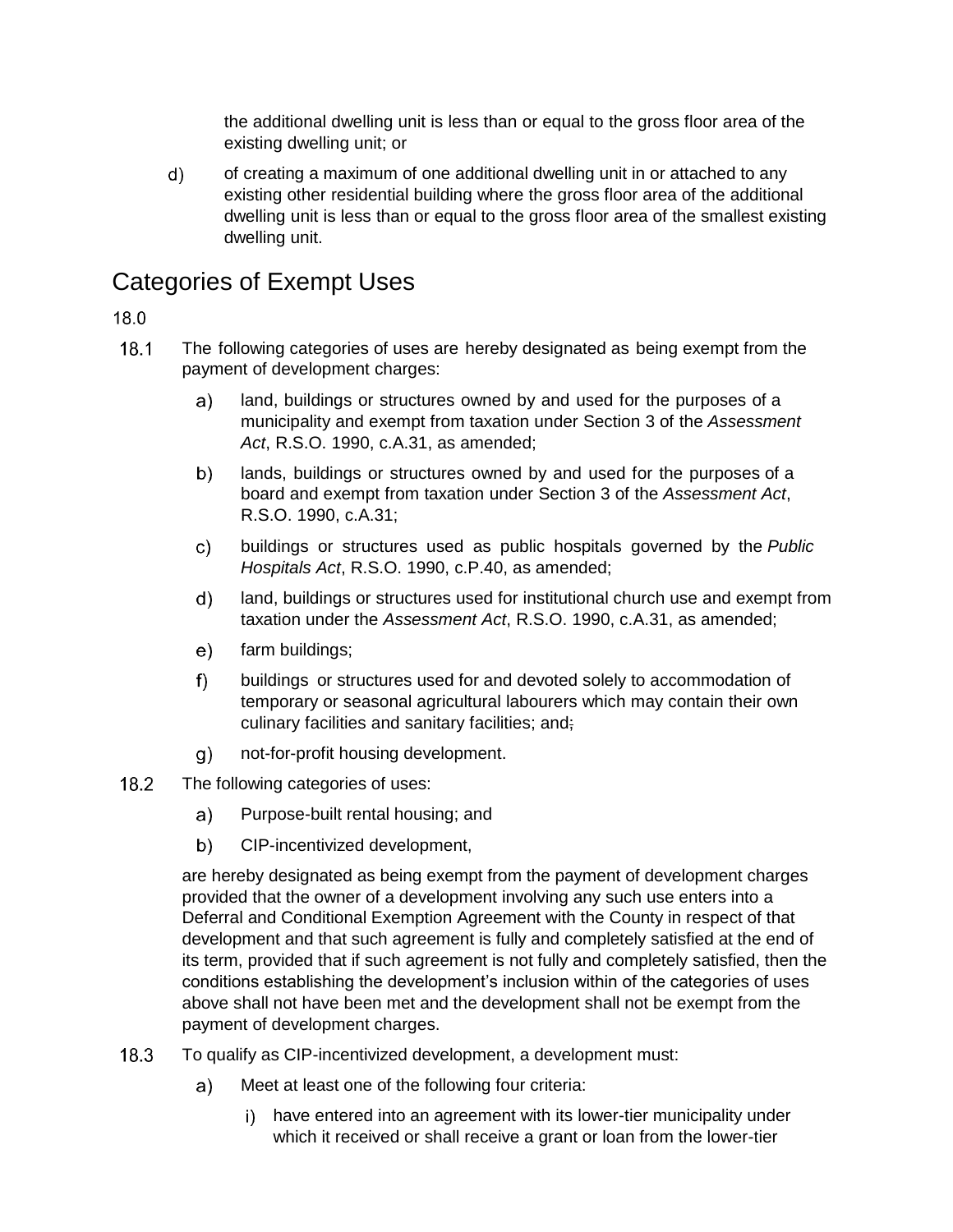municipality made or to be made pursuant to section 28(7) of the Planning Act, R.S.O. 1990, c. P.13 and in respect of which funding the lower-tier municipality has received or shall receive a contribution from the County made pursuant to section 28(7.2) of that Act;

- ii) have entered into an agreement with both its lower-tier municipality and the County by which it shall obtain from one or both of them land or an interest in land to comprise some or all of the development which agreement is made under the authority of section 28(6) of that Act;
- iii) have all or a portion of its taxes for County purposes cancelled or to be cancelled pursuant to the terms of a by-law enacted by its lower-tier municipality under section 365.1(2) of the Municipal Act, 2001, S.O. 2001, c. 25 and agreed to by the County under section 361.1(4.1) of the same Act;
- iv) have all or a portion of its taxes for County purposes cancelled or to be cancelled pursuant to the terms of a by-law enacted by the County under section 365.2(7) of the Municipal Act, 2001, S.O. 2001, c. 25;
- $b)$ and be at all times in compliance with the Deferral and Conditional Exemption Agreement as described in section 18.2 in respect of that development during a term from the commencement of the agreement to a date not less than twenty years from the first date on which the development was lawfully permitted for the use or uses set out in that Deferral and Conditional Exemption Agreement.
- $18.4$ To qualify as purpose-built rental housing, a development must:
	- a) be rental housing development within the meaning of clause 1 of section 26.1(2) of the Act, as amended, and the regulations made thereunder, being a building or structure with four or more dwelling units all of which are intended for use as rented residential premises;
	- $b)$ not be or be intended to be a land lease development;
	- c). not be or be intended to be a life lease development;
	- $d)$ not contain or be intended to contain any commercial resort unit, hotel unit, motel unit, inn unit, lodge unit, or hostel unit;
	- $e)$ not have any dwelling unit therein occupied by any tenant under any agreement, written or otherwise, providing for a period of occupancy for less than thirty days, nor under any agreement or arrangement which would provide for residential occupancy of that dwelling unit without the protections of the Residential Tenancies Act, 2006, S.O. 2006, c. 17 for their security of tenure applicable to that dwelling unit under that Act, if any;
	- $f$ ) and be at all times in compliance with the Deferral and Conditional Exemption Agreement as described in section 18.2 in respect of that development during a term from the commencement of the agreement to a date not less than twenty years from the first date on which the development was lawfully permitted to be occupied for residential purposes.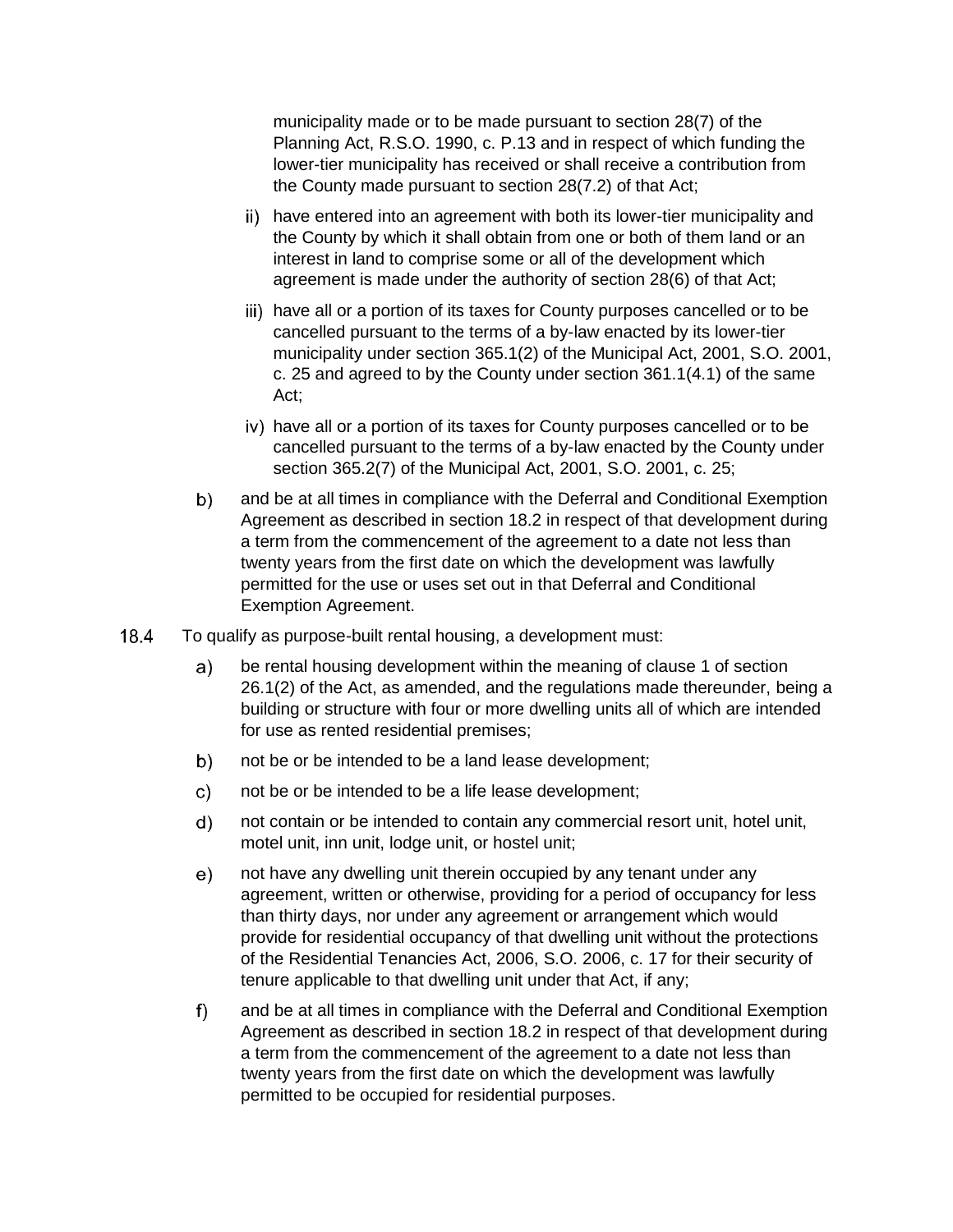$18.5$ The residential portion of a mixed-use development may be considered a development for the purposes of sections 18.4 that may qualify as purpose-built rental housing, and provisions of section 18.2 apply to it with appropriate modifications as if the residential portion was a separate development from the non-residential portion of the development, but the non-residential portion shall not constitute purpose-built rental housing for the purposes of section 18.4.

### Temporary Buildings or Structures

 $19.0$ 

- $19.1$ Subject to Subsections 19.2 and 19.3, temporary buildings or structure shall be exempt from the payment of development charges.
- $19.2$ In the event that a temporary building or structure becomes protracted, it shall be deemed not to be nor ever to have been a temporary building or structure, and the development charges required to be paid under this By-law shall become payable on the date the temporary building or structure becomes protracted.
- $19.3$ Prior to the issuance of a building permit for a temporary building or structure, the County may require an owner to enter into an agreement, including the provision of security for the owner's obligation under the agreement, pursuant to Section 27 of the Act providing for all or part of the development charge that would be required by Subsection 19.2 if the temporary building or structure became protracted, to be paid. The terms of such agreement shall then prevail over the provisions of this By-law.

### Rules for the Redevelopment of Land

#### $20.0$

- $20.1$ Despite any other provision of this By-law, where as a result of the redevelopment of land, a building or structure existing on the same land has been demolished in order to facilitate redevelopment, or converted from one principal use to another principal use on the same land, the development charges otherwise payable with respect to such redevelopment shall be reduced by the following amounts:
	- $a)$ In the case of a residential building or structure, an amount equivalent to the applicable development charge for the unit type of the existing dwelling that has been or will be demolished or converted to another principal use; or
	- In the case of a non-residential building or structure being redeveloped into a  $b)$ residential building or structure, an amount equivalent to \$31.28 per square metre of Gross Floor Area that has been or will be demolished or converted to residential use, such amount per square metre being adjusted annually in accordance with Section 14; or
	- In the case of any other non-residential building or structure, an amount c) calculated by multiplying the applicable development charge by the Gross Floor Area that has been or will be demolished or converted to another principal use; or
	- $d)$ In the case of a mixed-use building or structure, by an amount calculated by the unit type for the existing residential use portion and by gross floor area for the non-residential use portion, of the unit that has been or will be demolished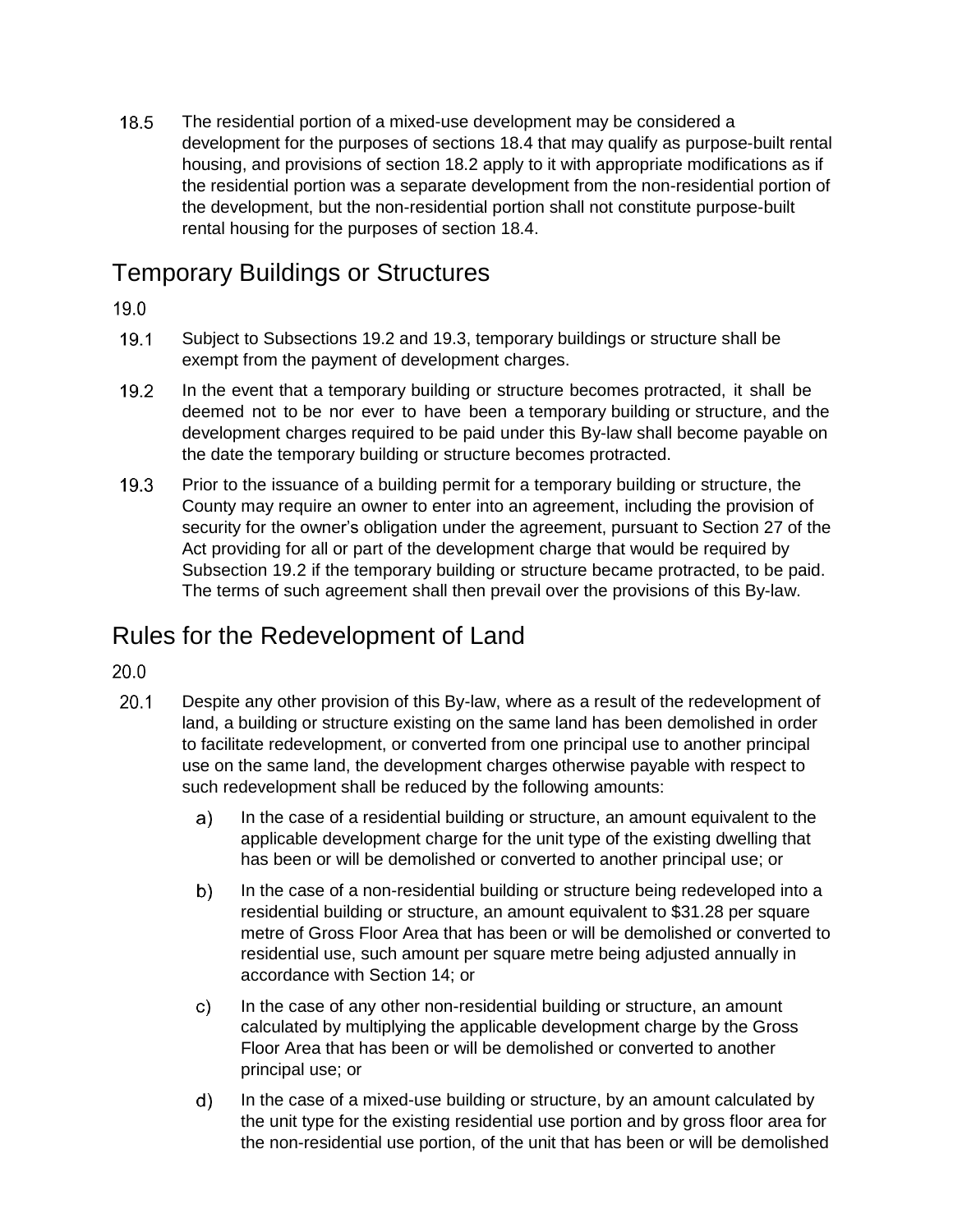or converted to another principal use.

- $20.2$ The amount of any reduction or credit permitted shall not exceed, in total, the amount of the development charges otherwise payable with respect to the re-development.
- $20.3$ Any reduction or credit applicable hereunder shall only apply provided that a building permit for the re-development has been issued within five years of the date of the issuance of a permit for the demolition of any building or structure on the same lands.
- $20.4$ For greater certainty, and without limiting the generality of the foregoing, no credit shall be allowed where the demolished building or structure or part thereof prior to the demolition or conversion would have been exempt from the payment of development charges pursuant to this By-law (ie temporary structures).

### Rules with Respect to Existing Agreements

 $21.0$ If there is a conflict between this By-law and an agreement made between the County and the owner or former owner of land before the coming into force of this Bylaw and the owner or former owner of the land agreed to pay all or a portion of a charge related to development under the agreement with respect to the land or provided services in lieu of payment, then the provisions of the agreement prevail over the By- law to the extent of the conflict. The extent of the conflict shall be determined on a service by service basis. Notwithstanding the allocation of total development charges within an existing agreement, the development charges may be reallocated by the County to services set out in this By-law.

### Reserve Funds

 $220$ 

- $22.1$ Monies received from payment of development charges under this By-law shall be maintained in separate reserve funds as per the service set out in Schedule A.
- $22.2$ Monies received for the payment of development charges shall be used only in accordance with the provisions of Section 35 of the Act.
- $22.3$ Where any development charge, or part thereof, in respect of a Development remains unpaid after the due date, the amount unpaid shall be certified by the County Treasurer to the treasurer of the lower-tier municipality.
- $22.4$ Where any unpaid development charges are collected as taxes under Subsection 22.3, the monies so collected shall be credited to the development charge reserve funds referred to in Subsection 22.1.
- 22.5 Notwithstanding anything herein to the contrary, the County may borrow money from a reserve fund and repay the amount used plus interest at a rate not less than the Bank of Canada rate on the date this By-law comes into force.

#### Interest

23.0

 $23.1$ The County shall pay interest on a refund under Subsection 18(3) and Subsection 25(2) of the Act at a rate equal to the Bank of Canada rate on the date this By-law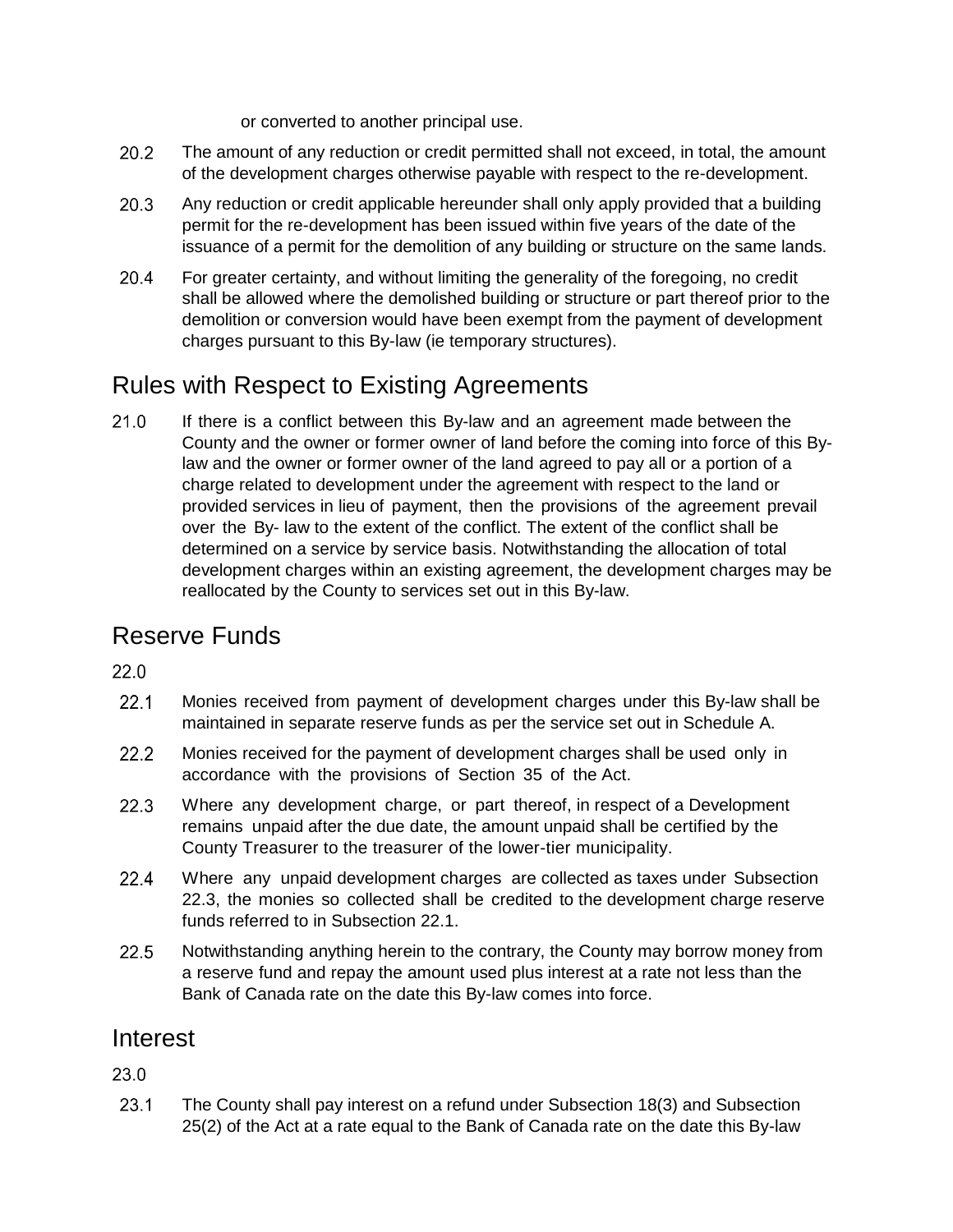comes into force.

 $23.2$ The County may charge interest on deferred and unpaid development charges at a rate permitted under the Act, which rates shall be established by Policy adopted by the County and which may be revised from time to time.

#### Agreements

 $24.0$ 

- $24.1$ The County may enter into agreements under Sections 27 and 44 of the Act.
- $24.2$ The County may adopt policies with respect to the developments in respect of which such agreements may apply, and to the content and minimum terms to be included in such agreements and such policies may, if adopted by County Council, delegate the authority to approve and execute such agreements.
- $24.3$ In addition to any such policy a Deferral and Conditional Exemption Agreement shall at a minimum provide as follows:
	- a) payment of any development charges on the land to which the Agreement applies shall be deferred during the period of the Agreement, provided that breach of the terms of the Agreement shall cause any deferred development charges to become immediately payable together with any applicable interest thereon;
	- $b)$ that the development to which the Agreement applies shall not be used for any purpose other than as approved in the Agreement for the period of time of as established for the category of use of the development set out in section 18 above;
	- the owner of the land that is the subject of the development shall not sell or  $\mathsf{c}$ ) otherwise transfer its ownership interest in that land or any portion thereof to any other person unless they take such steps as the County may require to bind that further owner to the provisions of the Agreement;
	- $\mathsf{d}$ at the County's sole option, notice of the Agreement may be registered on title to the land and if such a notice is registered, such registration shall stand in priority to any encumbrance later registered on that title; and
	- $e)$ upon full and complete satisfaction of the terms of the agreement over the period described in clause "b" above, the development shall then be deemed to have been exempt from the development charges deferred under the agreement and the same shall not be payable in respect of the development;

and it may provide for such other matters as the County shall determine.

#### **Schedules**

 $25.0$ The following Schedules to this By-law form an integral part of this By- law.

| Schedule A          | <b>Designated Services</b>             |
|---------------------|----------------------------------------|
| Schedules B         | <b>Residential Development Charges</b> |
| Schedule C-1 to C-5 | Non-Residential Development Charges    |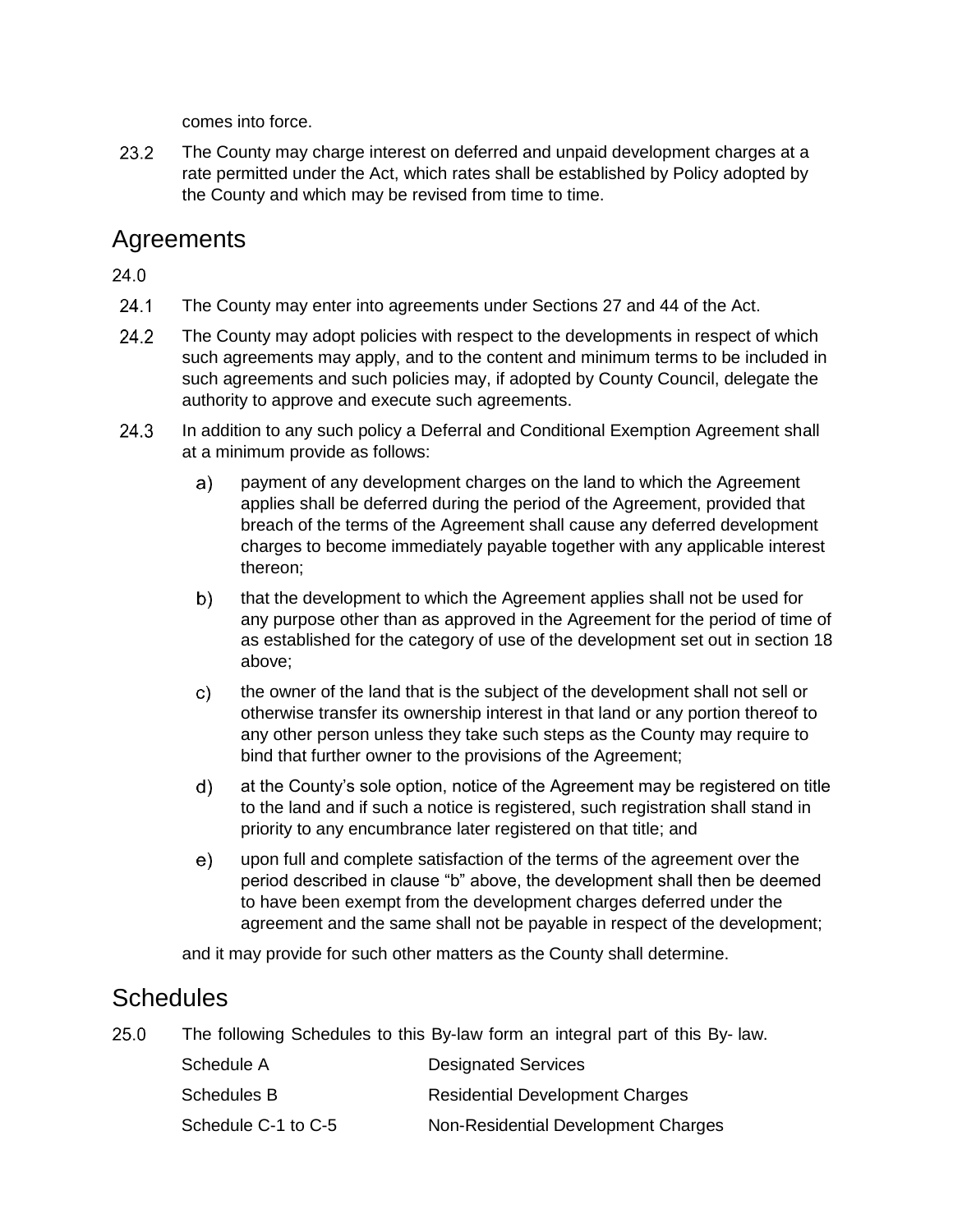### By-law Registration

26.0 A certified copy of this By-law may be registered in the by-law register in the Land Registry Office against all land in the County and may be registered against title to any land to which this By-law applies.

### Date By-law Effective

 $27.0$ This By-law comes into force on January 1, 2022.

### Date By-law Expires

28.0 This By-law expires five years after the date on which it comes into force.

#### Headings for Reference Only

29.0 The headings inserted in this By-law are for convenience of reference only and shall not affect the construction or interpretation of this By-law.

### **Severability**

 $30.0$ If, for any reason, any provision, Section, Subsection or paragraph of this By-law is held invalid, it is hereby declared to be the intention of Council that all the remainder of this By-law shall continue in full force and effect until repealed, reenacted or amended, in whole or in part or dealt with in any other way.

ENACTED AND PASSED this  $9<sup>th</sup>$  day of December, 2021.

\_\_\_\_\_\_\_\_\_\_\_\_\_\_\_\_\_\_\_\_\_\_\_\_\_\_\_ \_\_\_\_\_\_\_\_\_\_\_\_\_\_\_\_\_\_\_\_\_\_\_\_\_\_\_\_\_\_ WARDEN: CLERK: Heather Morrison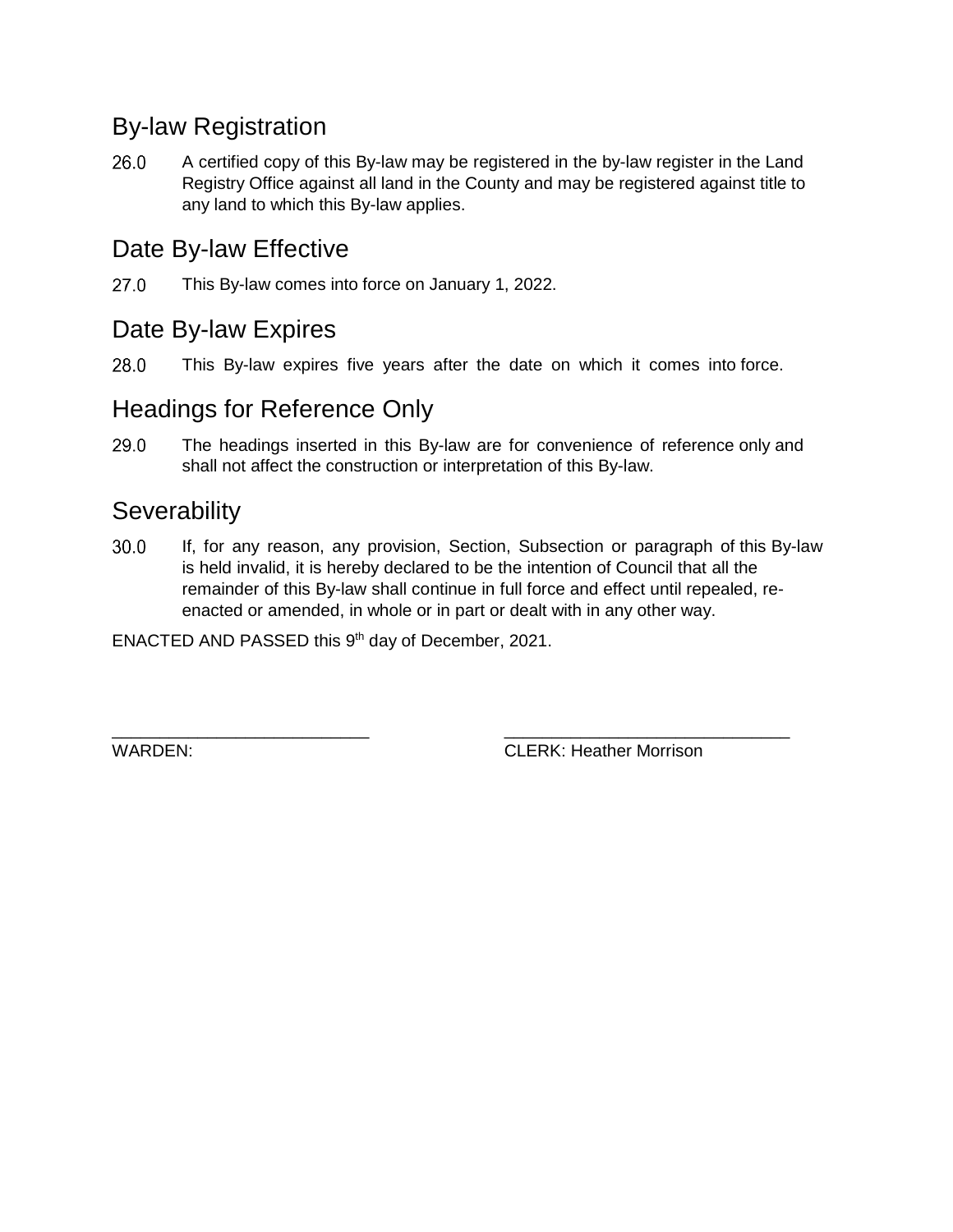### By-Law 5127-22

### Schedule A

#### Designated Services

- 1. Services Related to a Highway: Public Works
- 2. Services Related to a Highway: Roads & Related Works

The designated services listed above exclude in each case ineligible services as set forth in Section 2(4) of the *Development Charges Act*, 1997.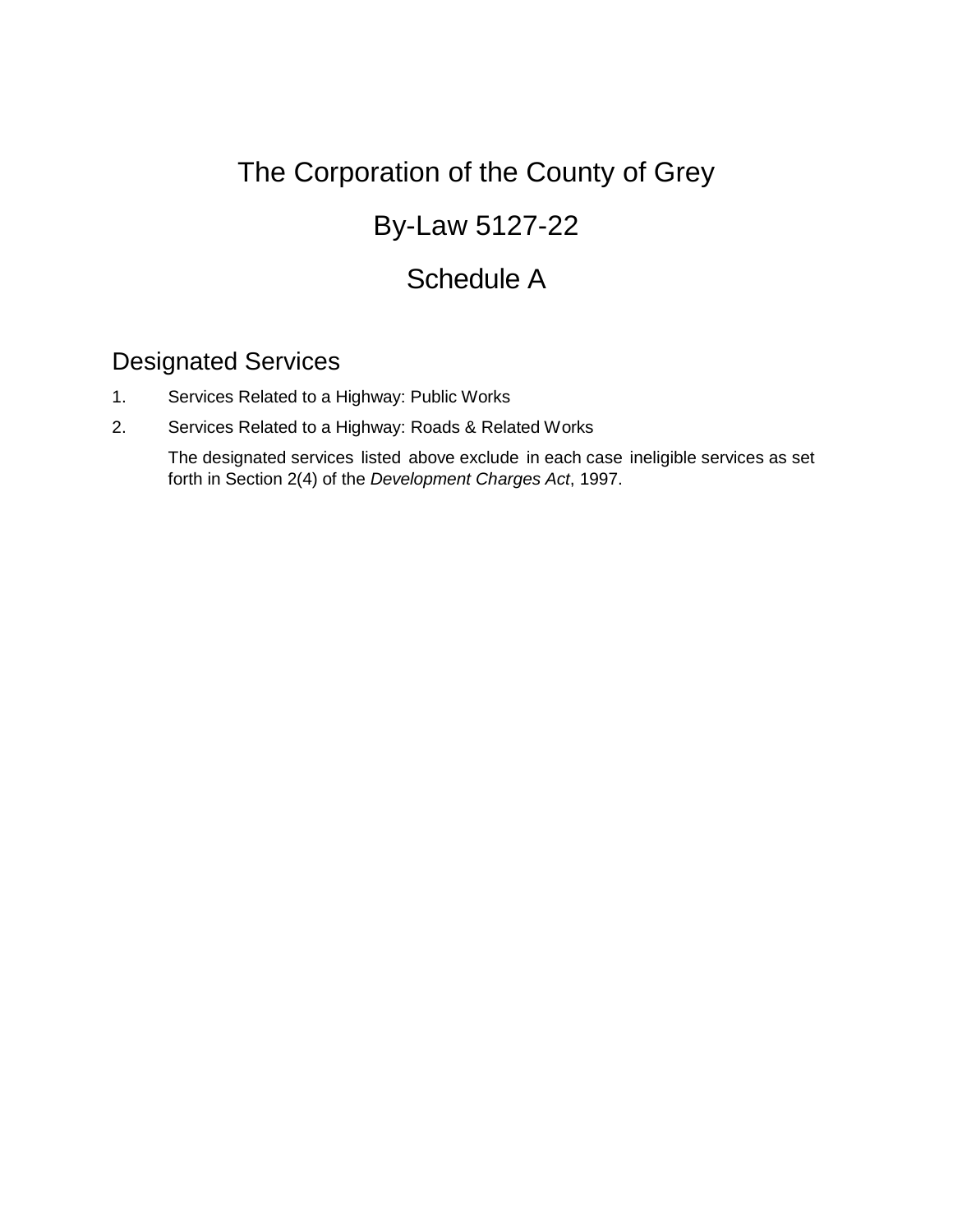## By-Law 5127-22

## Schedule B

### Residential Development Charges

#### **Effective January 1, 2022**

|                                                 | Residential Charge By Unit Type (1) |                                  |            |                         |
|-------------------------------------------------|-------------------------------------|----------------------------------|------------|-------------------------|
| <b>Service</b>                                  | Singles &<br><b>Semis</b>           | Rows & Other<br><b>Multiples</b> | Apartments | Percentage of<br>Charge |
| Services Related To A Highway - Public Works    | \$52                                | \$36                             | \$30       | 0.8%                    |
| Services Related To A Highway - Roads & Related | \$6,299                             | \$4,350                          | \$3,622    | 99.2%                   |
| <b>TOTAL CHARGE PER UNIT</b>                    | \$6,351                             | \$4,386                          | \$3,652    | 100.0%                  |
| (1) Based on Persons Per Unit Of:               | 2.63                                | 1.82                             | 1.51       |                         |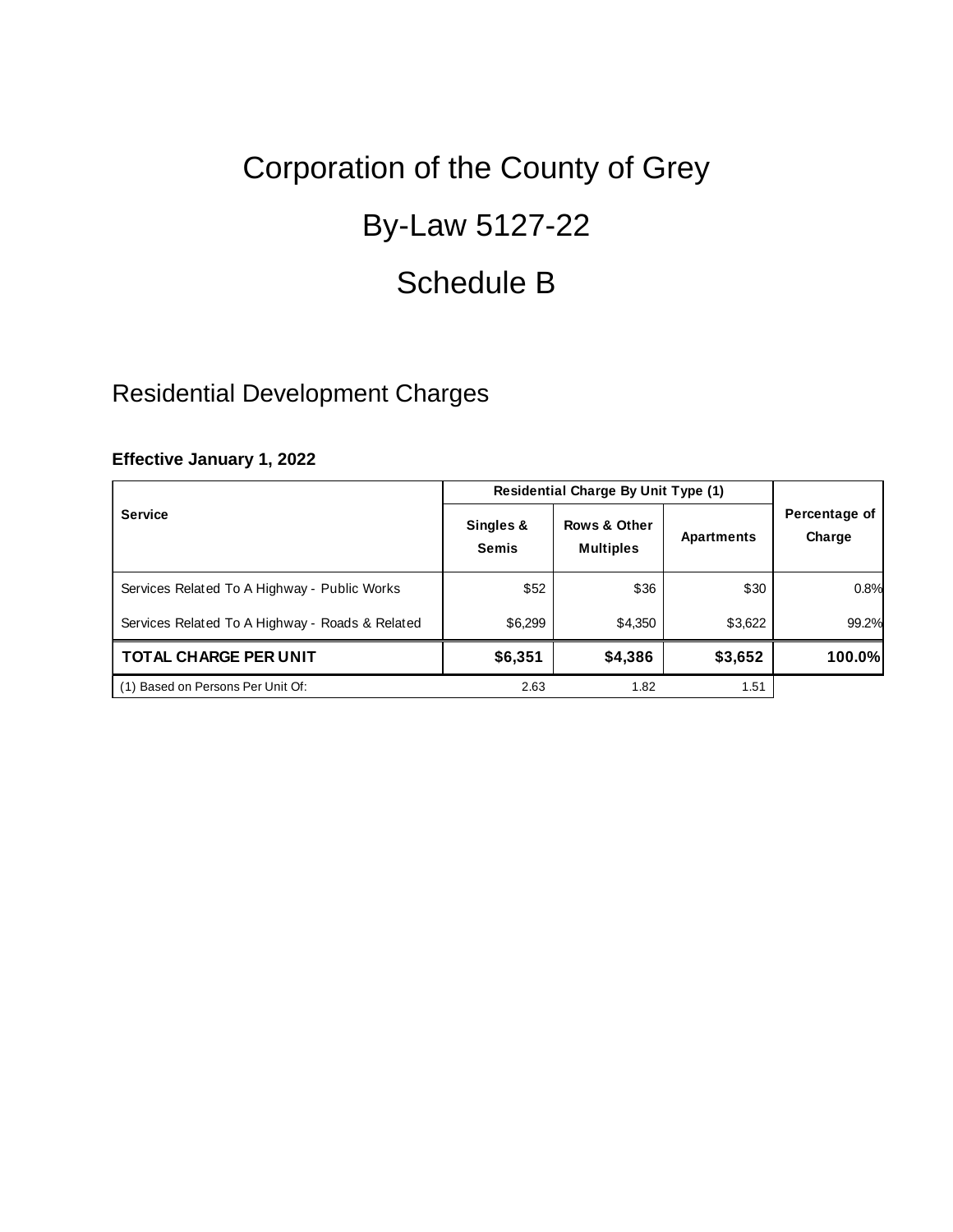## By-Law 5127-22

### Schedule C-1

### Non-Residential Development Charges

| Year 1 (0% Phase-in)                            |                                                       |                         |  |
|-------------------------------------------------|-------------------------------------------------------|-------------------------|--|
| <b>Service</b>                                  | <b>Non-Residential</b><br>Charge<br><b>Per Square</b> | Percentage of<br>Charge |  |
| Services Related To A Highway - Public Works    | \$0.00                                                | 0.0%                    |  |
| Services Related To A Highway - Roads & Related | \$0.00                                                | 0.0%                    |  |
| <b>TOTAL CHARGE PER SQUARE METRE</b>            | \$0.00                                                | 0.0%                    |  |

#### **Effective date: January 1, 2022 to December 31, 2022**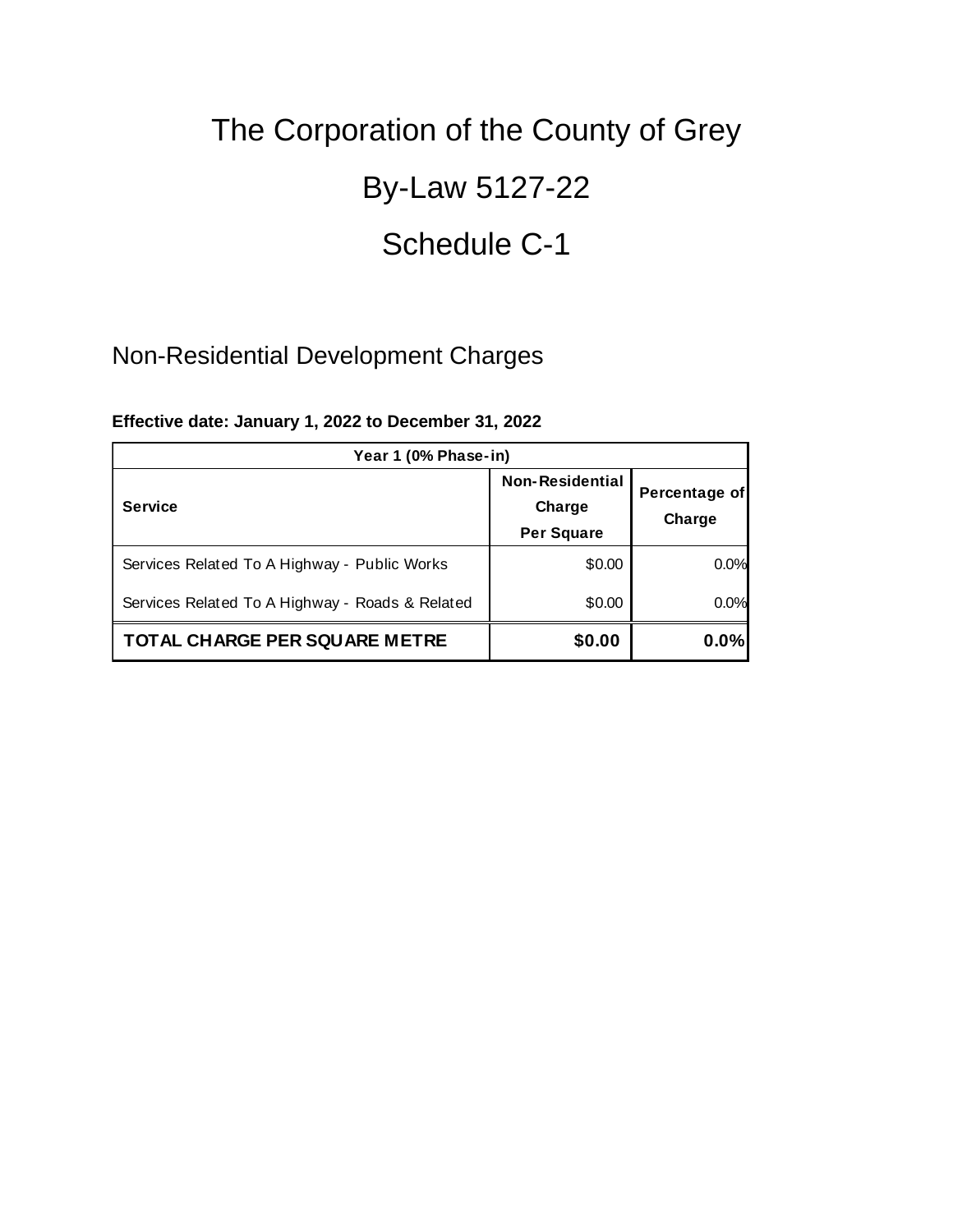## By-Law 5127-22

### Schedule C-2

### Non-Residential Development Charges

| Year 2 (25% Phase-in)                           |                                                       |                         |  |
|-------------------------------------------------|-------------------------------------------------------|-------------------------|--|
| <b>Service</b>                                  | <b>Non-Residential</b><br>Charge<br><b>Per Square</b> | Percentage of<br>Charge |  |
| Services Related To A Highway - Public Works    | \$0.12                                                | 0.4%                    |  |
| Services Related To A Highway - Roads & Related | \$7.33                                                | 24.6%                   |  |
| <b>TOTAL CHARGE PER SQUARE METRE</b>            | \$7.45                                                | 25.0%                   |  |

#### **Effective date: January 1, 2023 to December 31, 2023**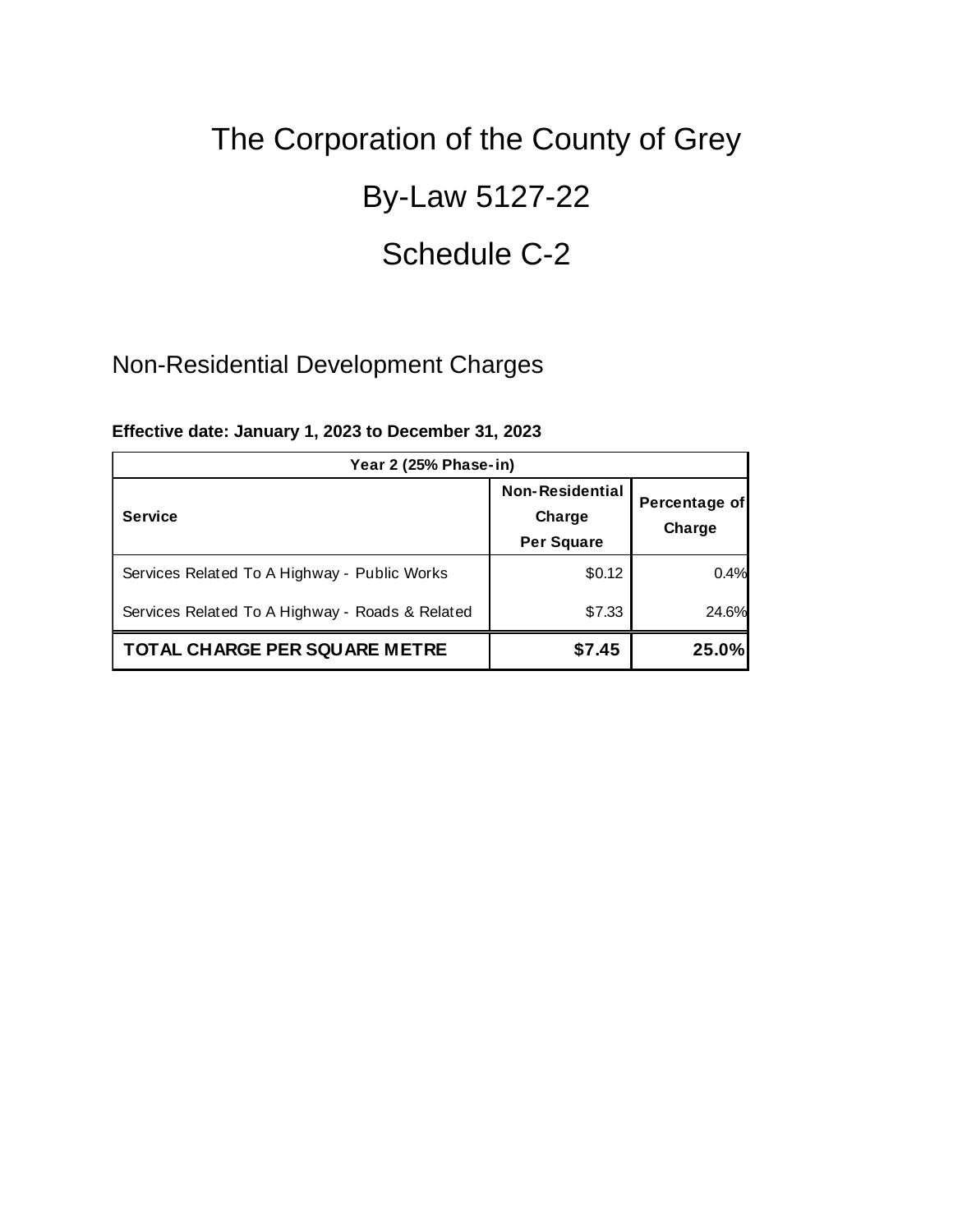## By-Law 5127-22

### Schedule C-3

### Non-Residential Development Charges

| Year 3 (50% Phase-in)                           |                                                       |                         |  |
|-------------------------------------------------|-------------------------------------------------------|-------------------------|--|
| <b>Service</b>                                  | <b>Non-Residential</b><br>Charge<br><b>Per Square</b> | Percentage of<br>Charge |  |
| Services Related To A Highway - Public Works    | \$0.23                                                | 0.8%                    |  |
| Services Related To A Highway - Roads & Related | \$14.66                                               | 49.2%                   |  |
| <b>TOTAL CHARGE PER SQUARE METRE</b>            | \$14.89                                               | 50.0%                   |  |

#### **Effective date: January 1, 2024 to December 31, 2024**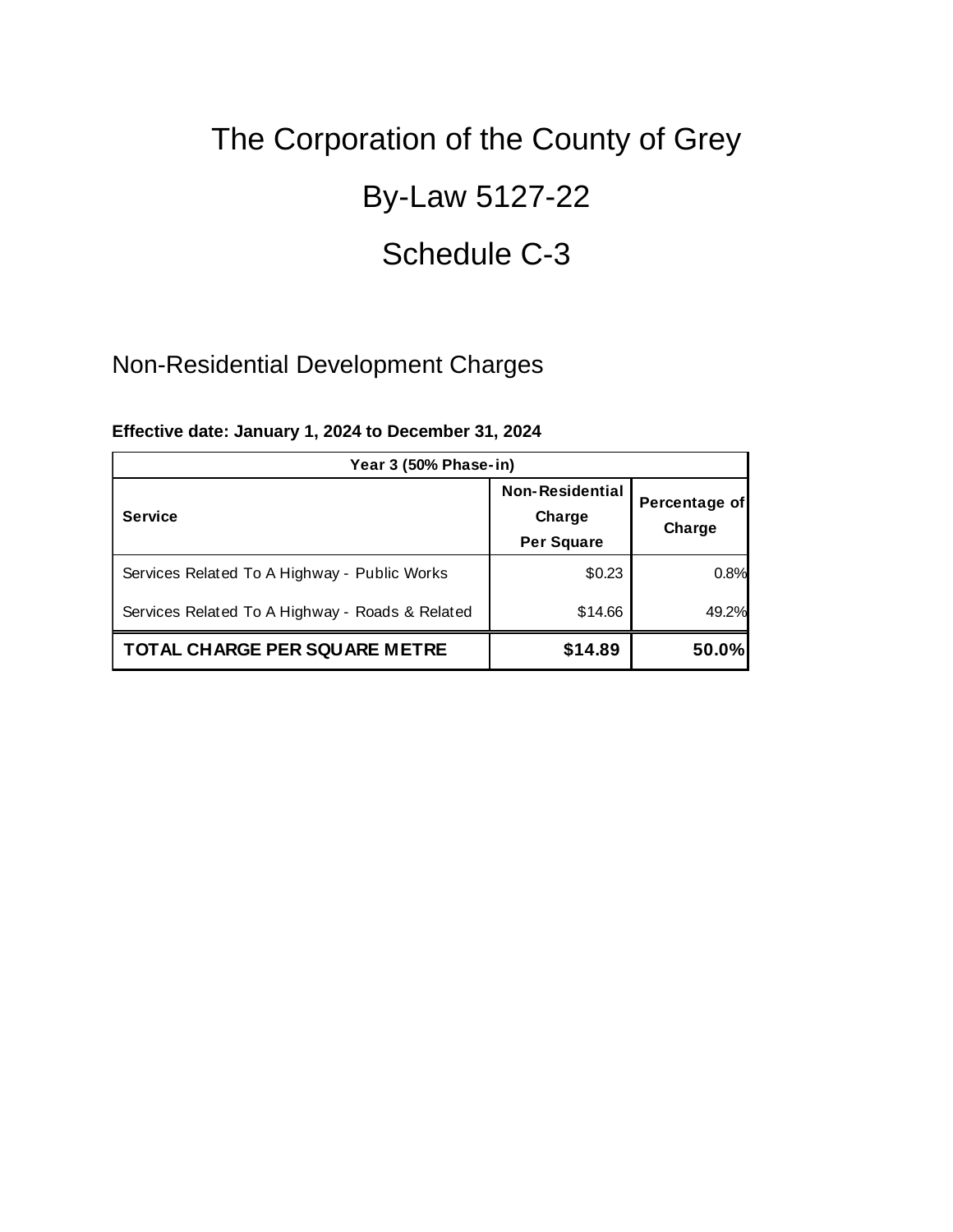## By-Law 5127-22

### Schedule C-4

### Non-Residential Development Charges

| Year 4 (75% Phase-in)                           |                                                       |                         |  |
|-------------------------------------------------|-------------------------------------------------------|-------------------------|--|
| <b>Service</b>                                  | <b>Non-Residential</b><br>Charge<br><b>Per Square</b> | Percentage of<br>Charge |  |
| Services Related To A Highway - Public Works    | \$0.35                                                | 1.2%                    |  |
| Services Related To A Highway - Roads & Related | \$22.00                                               | 73.8%                   |  |
| TOTAL CHARGE PER SQUARE METRE                   | \$22.34                                               | 75.0%                   |  |

#### **Effective date: January 1, 2025 to December 31, 2025**